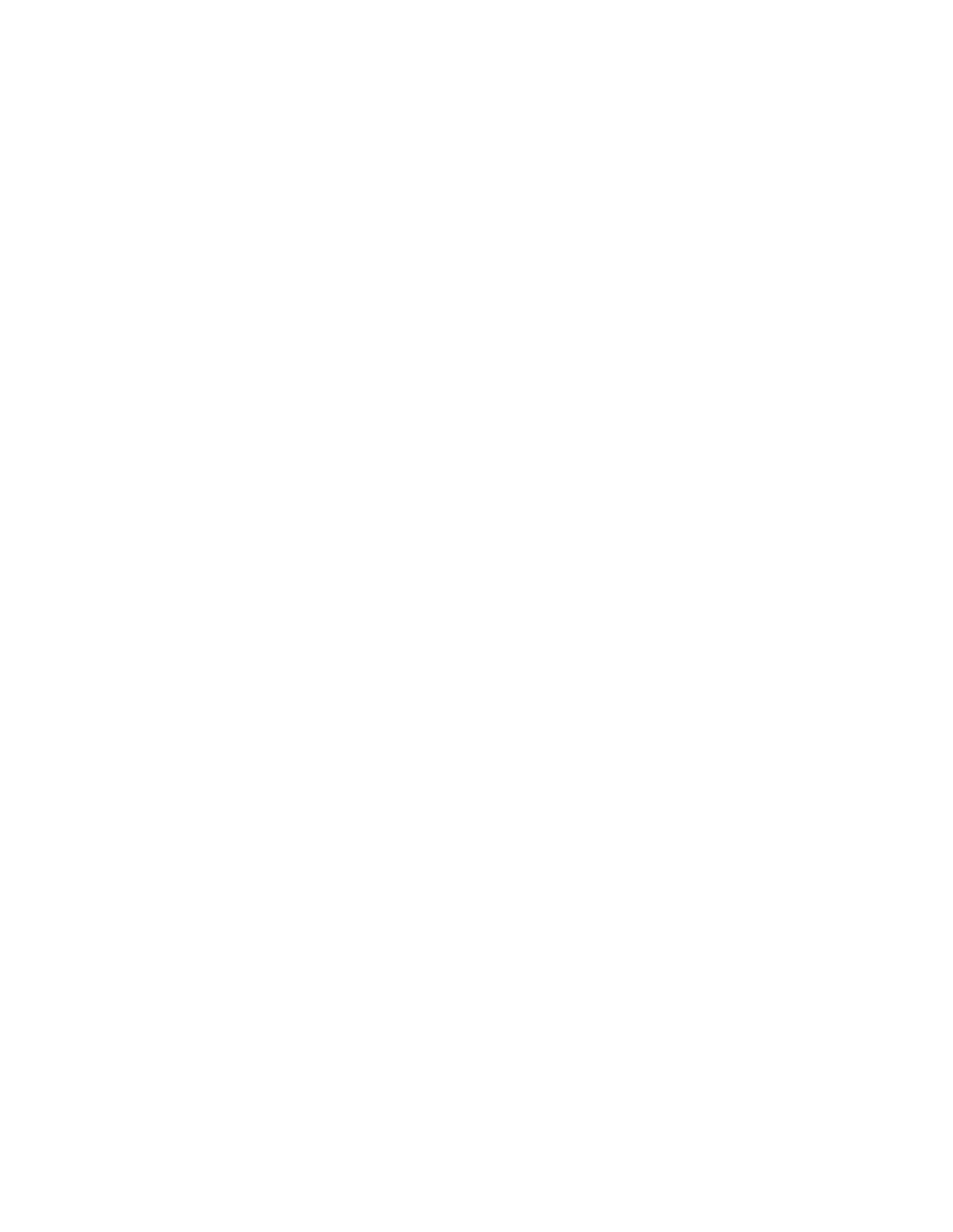## **Contents**

| $\mathbf{1}$   | <b>Installation</b>                                                                                                                                         | 3                                                                                                               |
|----------------|-------------------------------------------------------------------------------------------------------------------------------------------------------------|-----------------------------------------------------------------------------------------------------------------|
| $\overline{2}$ | <b>Usage</b><br>2.1<br>2.2<br>2.3<br>2.4<br>2.5<br>2.6<br>2.7<br>2.8<br>2.9                                                                                 | 5<br>6<br>6<br>$\overline{7}$<br>$\overline{7}$<br>$\overline{7}$<br>$\overline{7}$<br>$\overline{7}$<br>8<br>8 |
| $\mathbf{3}$   | <b>Examples</b><br>3.1<br>3.2<br>3.3<br>3.4<br>3.5<br>3.6<br>3.7<br>3.8<br>3.9<br>Measurements.value and Measurements.uncertainty Functions<br>3.10<br>3.11 | 9<br>10<br>10<br>11<br>12<br>13<br>14<br>16<br>17<br>17<br>17<br>18                                             |
| 4              | <b>Performance</b>                                                                                                                                          | 21                                                                                                              |
| 5.             | <b>Development</b><br>5.1<br>5.2<br>5.3                                                                                                                     | 25<br>25<br>25<br>25                                                                                            |
| 6              | <b>Appendix: Technical Details</b><br>6.1<br>6.2<br>6.3                                                                                                     | 27<br>27<br>28<br>29                                                                                            |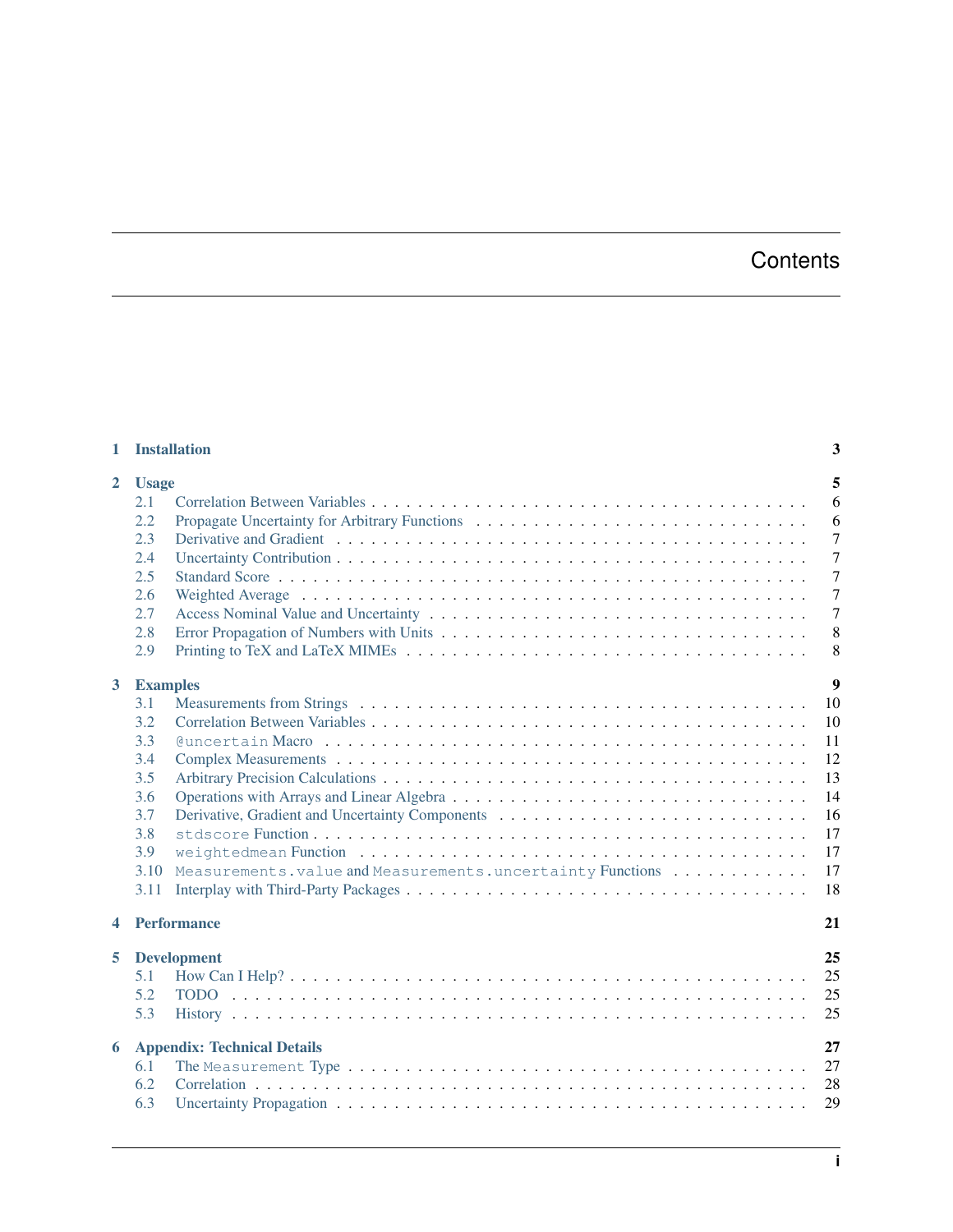| <b>Bibliography</b> |  |  |
|---------------------|--|--|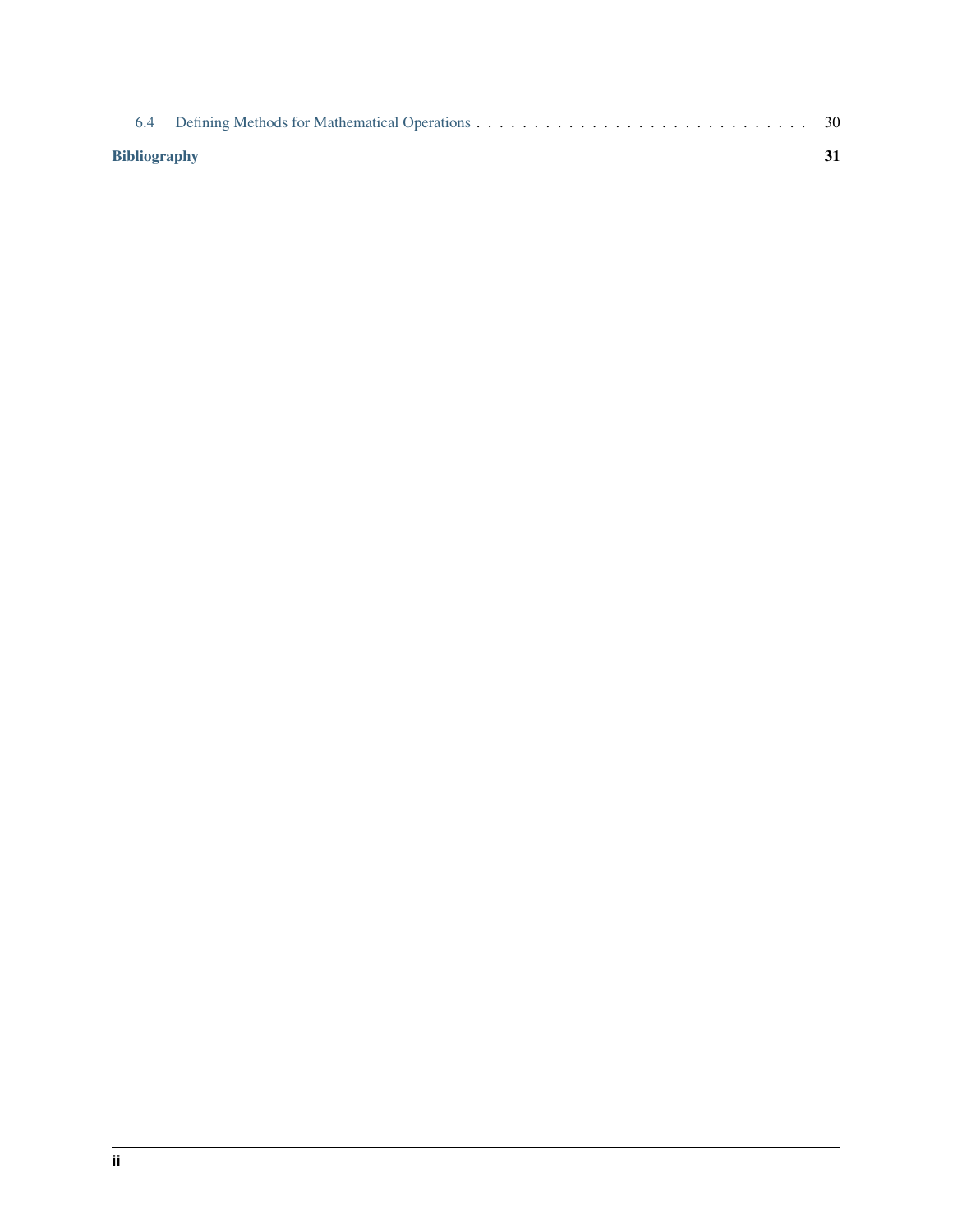[Measurements.jl](https://github.com/giordano/Measurements.jl) is a package that allows you to define numbers with [uncertainties,](https://en.wikipedia.org/wiki/Measurement_uncertainty) perform calculations involving them, and easily get the uncertainty of the result according to [linear error propagation theory.](https://en.wikipedia.org/wiki/Propagation_of_uncertainty) This library is written in [Julia,](http://julialang.org/) a modern high-level, high-performance dynamic programming language designed for technical computing.

When used in the [Julia interactive session,](http://docs.julialang.org/en/stable/manual/getting-started/) it can serve also as an easy-to-use calculator.

The main features of the package are:

- Support for most mathematical operations available in Julia standard library and special functions from [SpecialFunctions.jl](https://github.com/JuliaMath/SpecialFunctions.jl) package, involving real and complex numbers. All existing functions that accept AbstractFloat (and Complex{AbstractFloat} as well) arguments and internally use already supported functions can in turn perform calculations involving numbers with uncertainties without being redefined. This greatly enhances the power of Measurements.  $i$ l without effort for the users
- Functional correlation between variables is correctly handled, so  $x x \approx 0 \pm 0$ ,  $x/x \approx 1 \pm 0$ ,  $\tan(x) \approx$  $\sin(x)/\cos(x)$ ,  $\operatorname{cis}(x) \approx \exp(ix)$ , etc...
- Support for [arbitrary precision](http://docs.julialang.org/en/stable/manual/integers-and-floating-point-numbers/#arbitrary-precision-arithmetic) (also called multiple precision) numbers with uncertainties. This is useful for measurements with very low relative error
- Define arrays of measurements and perform calculations with them. Some linear algebra functions work out-ofthe-box
- Propagate uncertainty for any function of real arguments (including functions based on [C/Fortran calls\)](http://docs.julialang.org/en/stable/manual/calling-c-and-fortran-code/), using @uncertain [macro](http://docs.julialang.org/en/stable/manual/metaprogramming/)
- Function to get the derivative and the gradient of an expression with respect to one or more independent measurements
- Functions to calculate [standard score](https://en.wikipedia.org/wiki/Standard_score) and [weighted mean](https://en.wikipedia.org/wiki/Weighted_arithmetic_mean)
- Parse strings to create measurement objects
- Easy way to attach the uncertainty to a number using the  $\pm$  sign as infix operator. This syntactic sugar makes the code more readable and visually appealing
- Combined with external packages allows for error propagation of measurements with their [physical units](https://en.wikipedia.org/wiki/Units_of_measurement)
- Extensible in combination with external packages: you can propagate errors of measurements with their physical units, perform numerical integration with [QuadGK.jl,](https://github.com/JuliaMath/QuadGK.jl) numerical and automatic differentiation, and much more.

The method used to handle functional correlation is described in this paper:

If you use use this package for your research, please cite it.

Other features are expected to come in the future, see the "How Can I Help?" section and the TODO list.

The Measurements.jl package is licensed under the MIT "Expat" License. The original author is Mosè Giordano.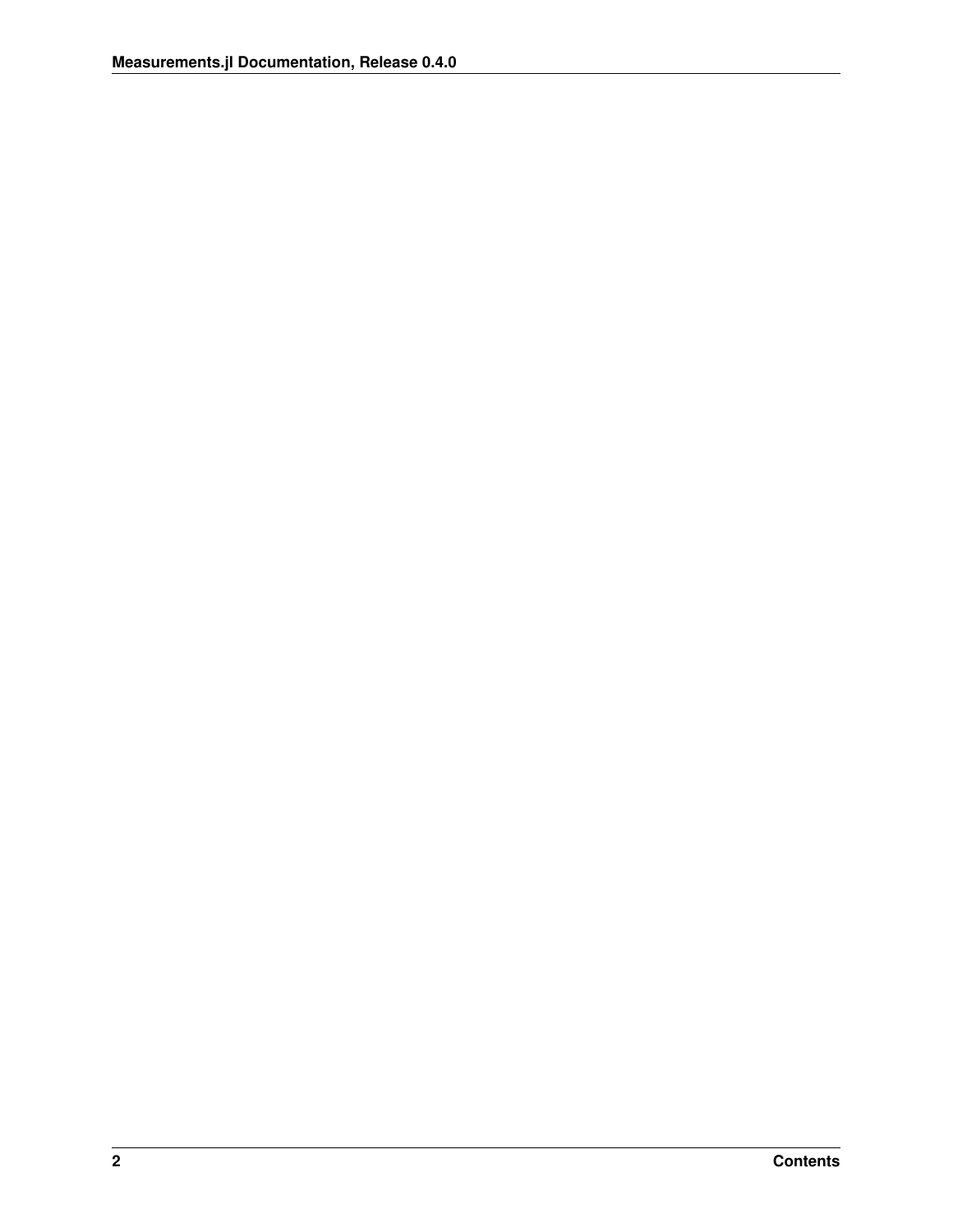## Installation

<span id="page-6-0"></span>Measurements.jl is available for Julia 0.6 and later versions, and can be installed with [Julia built-in package](http://docs.julialang.org/en/stable/manual/packages/) [manager.](http://docs.julialang.org/en/stable/manual/packages/) In a Julia session run the commands

```
julia> Pkg.update()
julia> Pkg.add("Measurements")
```
Older versions are also available for Julia 0.4 and Julia 0.5.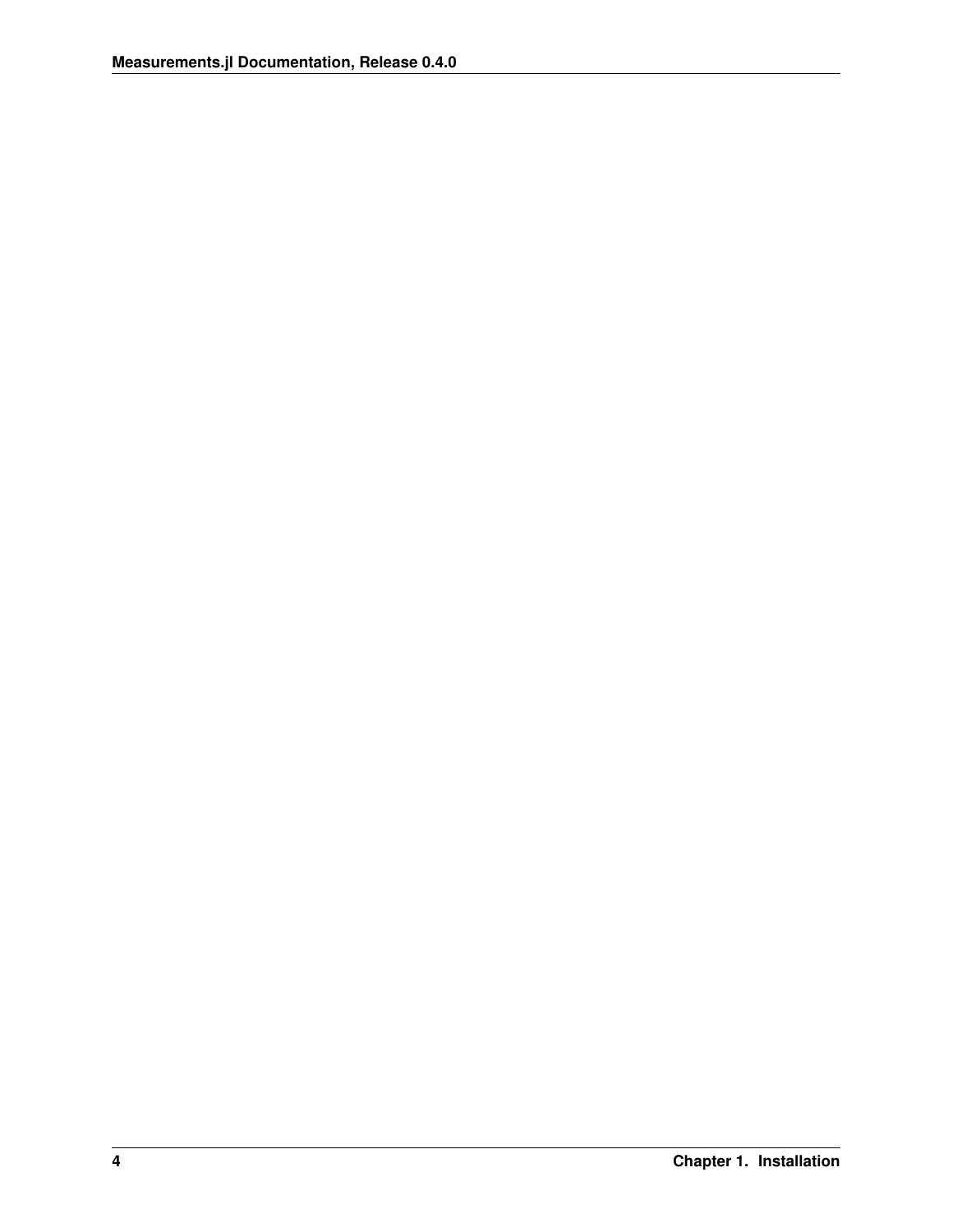## Usage

<span id="page-8-1"></span><span id="page-8-0"></span>After installing the package, you can start using it with

**using** Measurements

The module defines a new Measurement data type. Measurement objects can be created with the two following constructors:

**measurement**(*value*, *uncertainty*)

```
value ± uncertainty
```
where

- value is the nominal value of the measurement
- uncertainty is its uncertainty, assumed to be a [standard deviation.](https://en.wikipedia.org/wiki/Standard_deviation)

They are both subtype of  $AbstractFload$ . Some keyboard layouts provide an easy way to type the  $\pm$  sign, if your does not, remember you can insert it in Julia REPL with \pm followed by TAB key. You can provide value and uncertainty of any subtype of Real that can be converted to AbstractFloat. Thus, measurement (42, 33//12) and  $pi \pm 0.1$  are valid.

measurement (value) creates a Measurement object with zero uncertainty, like mathematical constants. See below for further examples.

Note: Every time you use one of the constructors above you define a *new independent* measurement. Instead, when you perform mathematical operations involving Measurement objects you create a quantity that is not independent, but rather depends on really independent measurements.

Most mathematical operations are instructed, by [operator overloading,](https://en.wikipedia.org/wiki/Operator_overloading) to accept Measurement type, and uncertainty is calculated exactly using analityc expressions of functions' derivatives.

It is also possible to create a Complex measurement with

```
complex(measurement(real_part_value, real_part_uncertainty), measurement(imaginary_
˓→part_value, imaginary_part_uncertainty))
```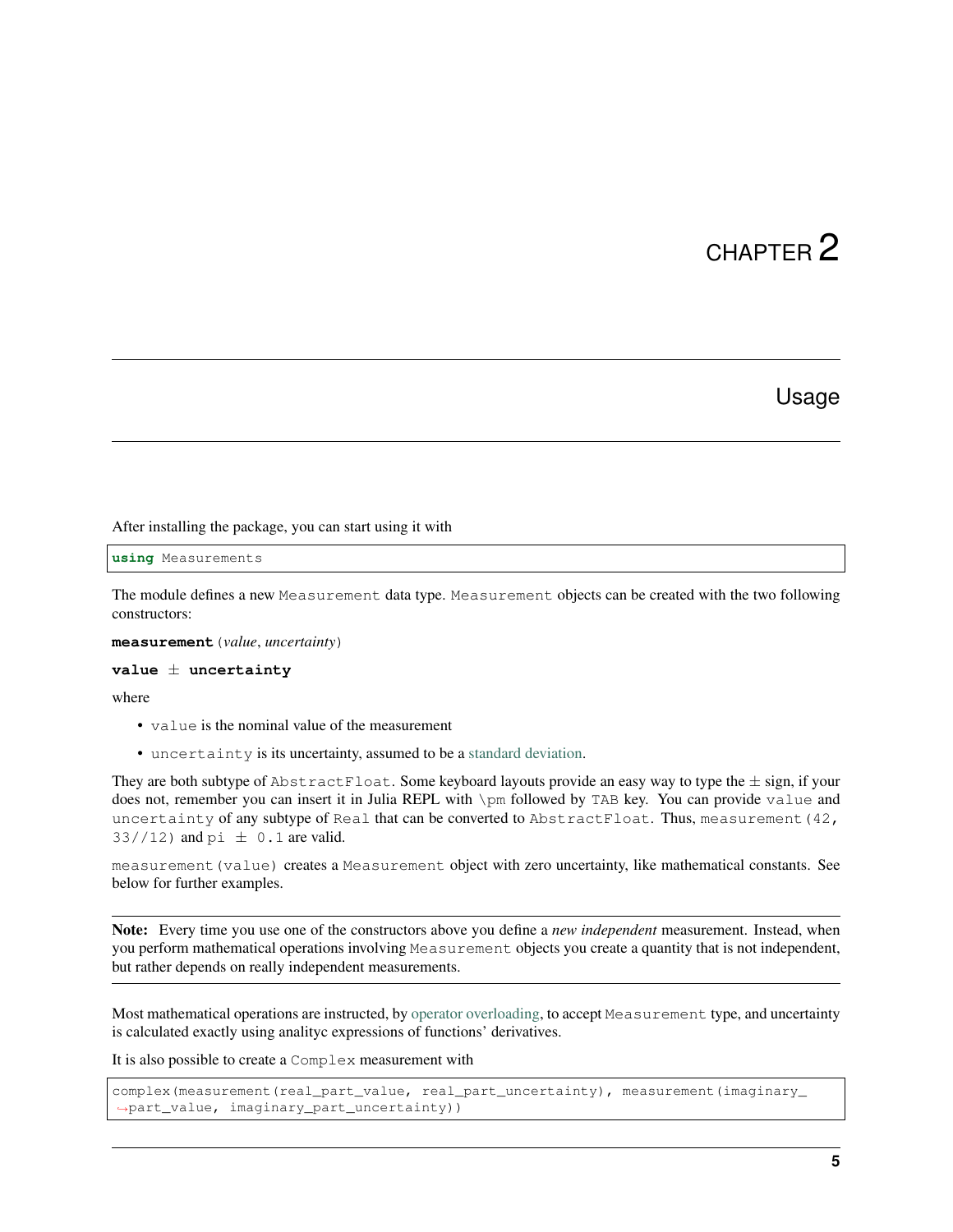<span id="page-9-2"></span>In addition to making the code prettier, the fact that the  $\pm$  sign can be used as infix operator to define new independent Measurement s makes the printed representation of these objects valid Julia syntax, so you can quickly copy the output of an operation in the Julia REPL to perform other calculations. Note however that the copied number will not be the *same* object as the original one, because it will be a *new independent* measurement, without memory of the correlations of the original object.

This module extends many methods defined in Julia's mathematical standard library, and some methods from widespread third-party packages as well. This is the case for most special functions in [SpecialFunctions.jl](https://github.com/JuliaMath/SpecialFunctions.jl) package, and the quadgk integration routine from [QuadGK.jl](https://github.com/JuliaMath/QuadGK.jl) package.

Those interested in the technical details of the package, in order integrate the package in their workflow, can have a look at the technical appendix.

#### **measurement**(*string*)

measurement function has also a method that enables you to create a Measurement object from a string. See the "Examples" section for details.

**Caution:** The  $\pm$  infix operator is a convenient symbol to define quantities with uncertainty, but can lead to unexpected results if used in elaborate expressions involving many  $\pm s$ . Use parantheses where appropriate to avoid confusion. See for example the following cases:

```
julia> 7.5±1.2 + 3.9±0.9 # This is wrong!
11.4 ± 1.2 ± 0.9 ± 0.0
julia> (7.5±1.2) + (3.9±0.9) # This is correct
11.4 ± 1.5
```
## <span id="page-9-0"></span>**Correlation Between Variables**

The fact that two or more measurements are correlated means that there is some sort of relationship beetween them. In the context of measurements and error propagation theory, the term ["correlation"](https://en.wikipedia.org/wiki/Correlation_and_dependence) is very broad and can indicate different things. Among others, there may be some dependence between uncertainties of different measurements with different values, or a dependence between the values of two measurements while their uncertainties are different.

Here, for correlation we mean the most simple case of functional relationship: if  $x = \bar{x} \pm \sigma_x$  is an independent measurement, a quantity  $y = f(x) = \bar{y} \pm \sigma_y$  that is function of x is not like an independent measurement but is a quantity that depends on x, so we say that y is correlated with x. The package Measurements. jl is able to handle this type of correlation when propagating the uncertainty for operations and functions taking two or more arguments. As a result,  $x - x = 0 \pm 0$  and  $x/x = 1 \pm 0$ . If this correlation was not accounted for, you would always get non-zero uncertainties even for these operations that have exact results. Two truly different measurements that only by chance share the same nominal value and uncertainty are not treated as correlated.

## <span id="page-9-1"></span>**Propagate Uncertainty for Arbitrary Functions**

#### **@uncertain f(x, ...)**

Existing functions implemented exclusively in Julia that accept AbstractFloat arguments will work out-of-thebox with Measurement objects as long as they internally use functions already supported by this package. However, there are functions that take arguments that are specific subtypes of AbstractFloat, or are implemented in such a way that does not play nicely with Measurement variables.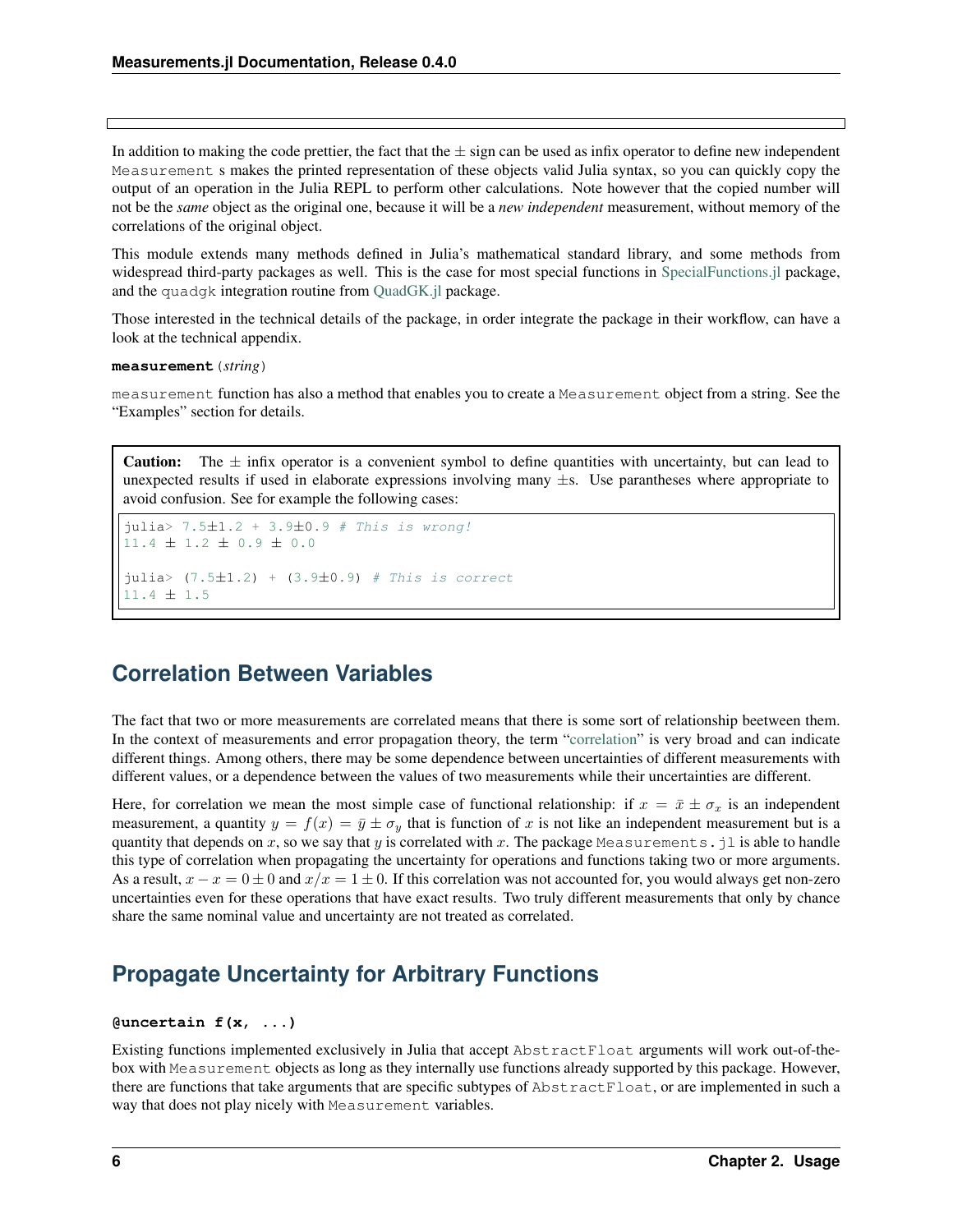<span id="page-10-11"></span>The package provides the @uncertain macro that overcomes this limitation and further extends the power of Measurements.jl.

This macro allows you to propagate uncertainty in arbitrary functions, including those based on [C/Fortran calls,](http://docs.julialang.org/en/stable/manual/calling-c-and-fortran-code/) that accept any number of real arguments. The macro exploits derivative and gradient functions from [Calculus](https://github.com/johnmyleswhite/Calculus.jl) package in order to perform numerical differentiation.

### <span id="page-10-0"></span>**Derivative and Gradient**

<span id="page-10-6"></span>Measurements.**derivative**(*y::Measurement*, *x::Measurement*)

In order to propagate the uncertainties, Measurements. jl keeps track of the partial derivative of an expression with respect to all independent measurements from which the expression comes. For this reason, the package provides a convenient function, Measurements.derivative, to get the partial derivative and the gradient of an expression with respect to independent measurements.

## <span id="page-10-1"></span>**Uncertainty Contribution**

<span id="page-10-7"></span>Measurements.**uncertainty\_components**(*x::Measurement*)

You may want to inspect which measurement contributes most to the total uncertainty of a derived quantity, in order to minimize it, if possible. The function Measurements.uncertainty\_components gives you a dictonary whose values are the components of the uncertainty of x.

## <span id="page-10-2"></span>**Standard Score**

<span id="page-10-5"></span>**stdscore**(*measure::Measurement*, *expected\_value*) → standard\_score

**stdscore**(*measure\_1::Measurement*, *measure\_2::Measurement*) → standard\_score

The stdscore function is available to calculate the [standard score](https://en.wikipedia.org/wiki/Standard_score) between a measurement and its expected value (not a Measurement). When both arguments are Measurement objects, the standard score between their difference and zero is computed, in order to test their compatibility.

## <span id="page-10-3"></span>**Weighted Average**

<span id="page-10-8"></span> $weightedmean(*iterable*) \rightarrow weighted mean$ 

weightedmean function gives the [weighted mean](https://en.wikipedia.org/wiki/Weighted_arithmetic_mean) of a set of measurements using [inverses of variances as weights.](https://en.wikipedia.org/wiki/Inverse-variance_weighting) Use mean for the simple arithmetic mean.

## <span id="page-10-4"></span>**Access Nominal Value and Uncertainty**

```
Measurements.value(x)
```

```
Measurements.uncertainty(x)
```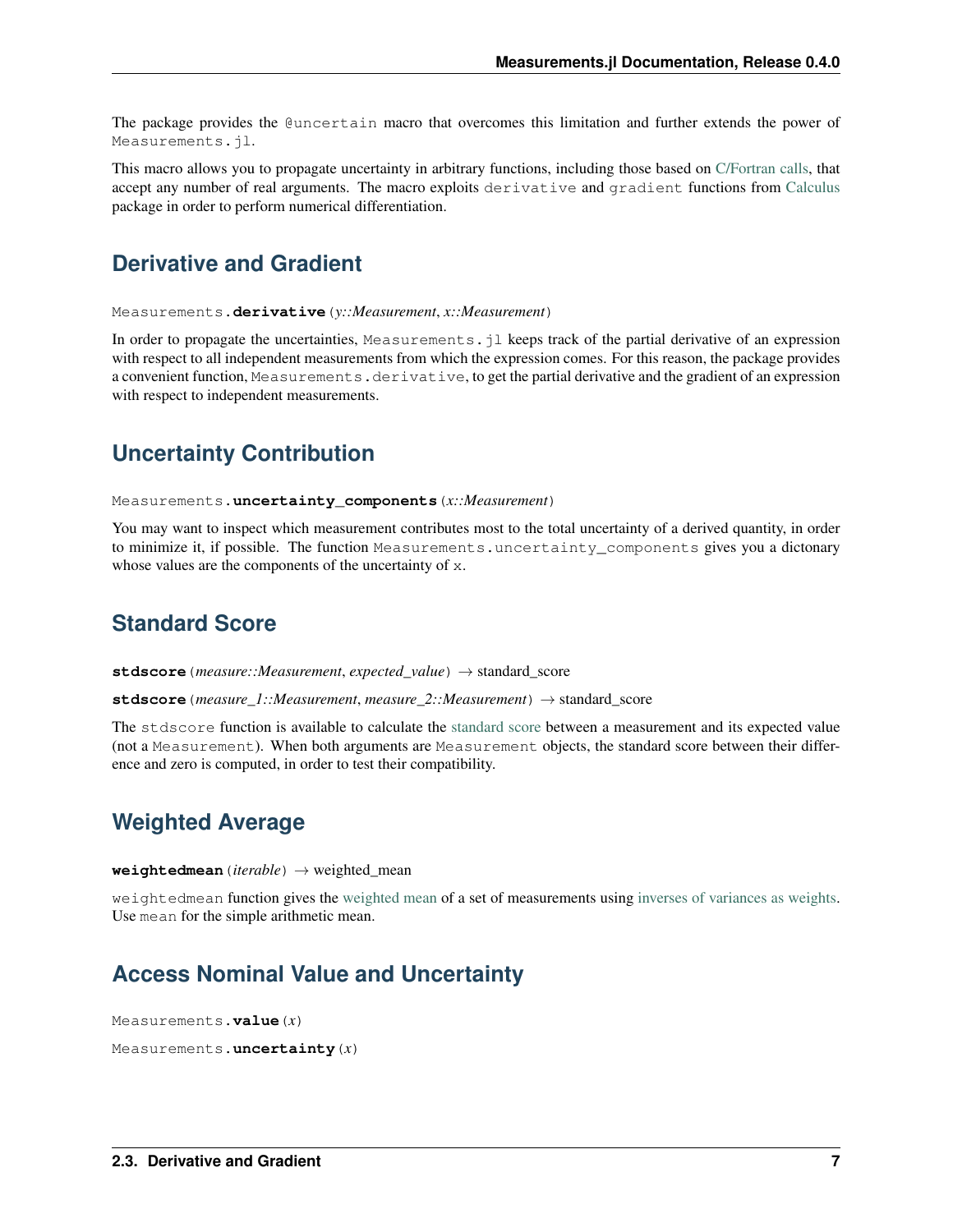As explained in the technical appendix, the nominal value and the uncertainty of Measurement objects are stored in val and err fields respectively, but you do not need to use those field directly to access this information. Functions Measurements.value and Measurements.uncertainty allow you to get the nominal value and the uncertainty of x, be it a single measurement or an array of measurements. They are particularly useful in the case of complex measurements or arrays of measurements.

## <span id="page-11-0"></span>**Error Propagation of Numbers with Units**

Measurements.jl does not know about [units of measurements,](https://en.wikipedia.org/wiki/Units_of_measurement) but can be easily employed in combination with other Julia packages providing this feature. Thanks to the [type system](http://docs.julialang.org/en/stable/manual/types/) of Julia programming language this integration is seamless and comes for free, no specific work has been done by the developer of the present package nor by the developers of the above mentioned packages in order to support their interplay. They all work equally good with Measurements. jl, you can choose the library you prefer and use it. Note that only [algebraic functions](https://en.wikipedia.org/wiki/Algebraic_operation) are allowed to operate with numbers with units of measurement, because [transcendental functions](https://en.wikipedia.org/wiki/Transcendental_function) operate on [dimensionless](https://en.wikipedia.org/wiki/Dimensionless_quantity) [quantities.](https://en.wikipedia.org/wiki/Dimensionless_quantity) In the Examples section you will find how this feature works with a couple of packages.

## <span id="page-11-1"></span>**Printing to TeX and LaTeX MIMEs**

You can print Measurement objects to TeX and LaTeX MIMES ("text/x-tex" and "text/x-latex"), the  $\pm$  sign will be rendered with  $\pm$  command:

```
julia> display("text/x-tex", 5±1)
5.0 \pm 1.0
julia> display("text/x-latex", pi ± 1e-3)
3.141592653589793 \pm 0.001
```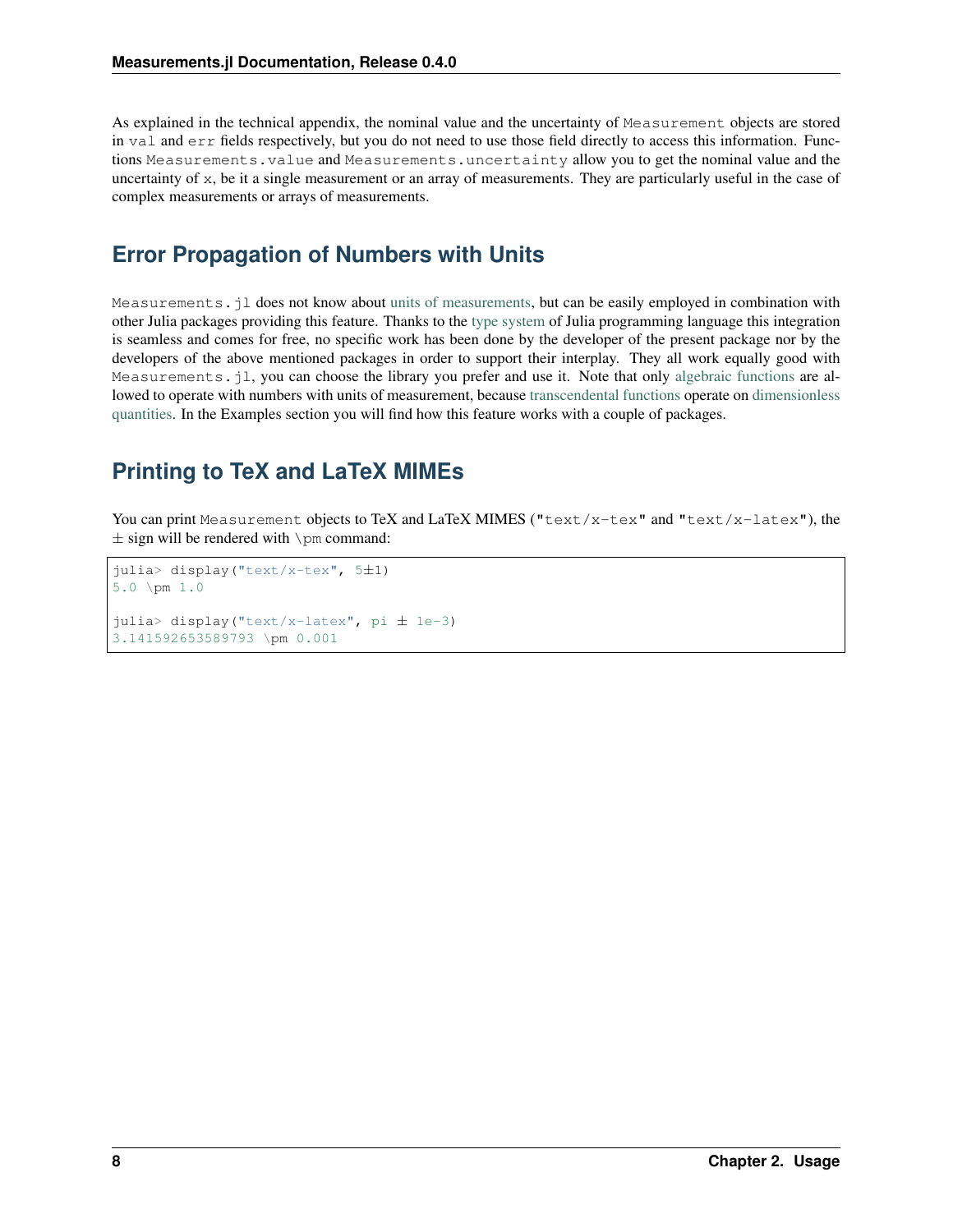## Examples

<span id="page-12-0"></span>These are some basic examples of use of the package:

```
julia> using Measurements
julia> a = measurement(4.5, 0.1)4.5 ± 0.1
julia> b = 3.8 \pm 0.43.8 ± 0.4
julia> 2a + b
12.8 ± 0.4472135954999579
julia> a - 1.2b
-0.05999999999999961 \pm 0.49030602688525043julia> 1 = measurement(0.936, 1e-3);julus = 1.942 \pm 4e-3;julia> g = 4pi^2*1/T^29.797993213510699 ± 0.041697817535336676
julia> c = measurement (4)
4.0 ± 0.0
julia> a*c
18.0 ± 0.4
julia> \sinh(94 \pm 1.2)0.9975640502598242 ± 0.0014609761696991563
julia> x = 5.48 \pm 0.67;
julia> y = 9.36 \pm 1.02;
```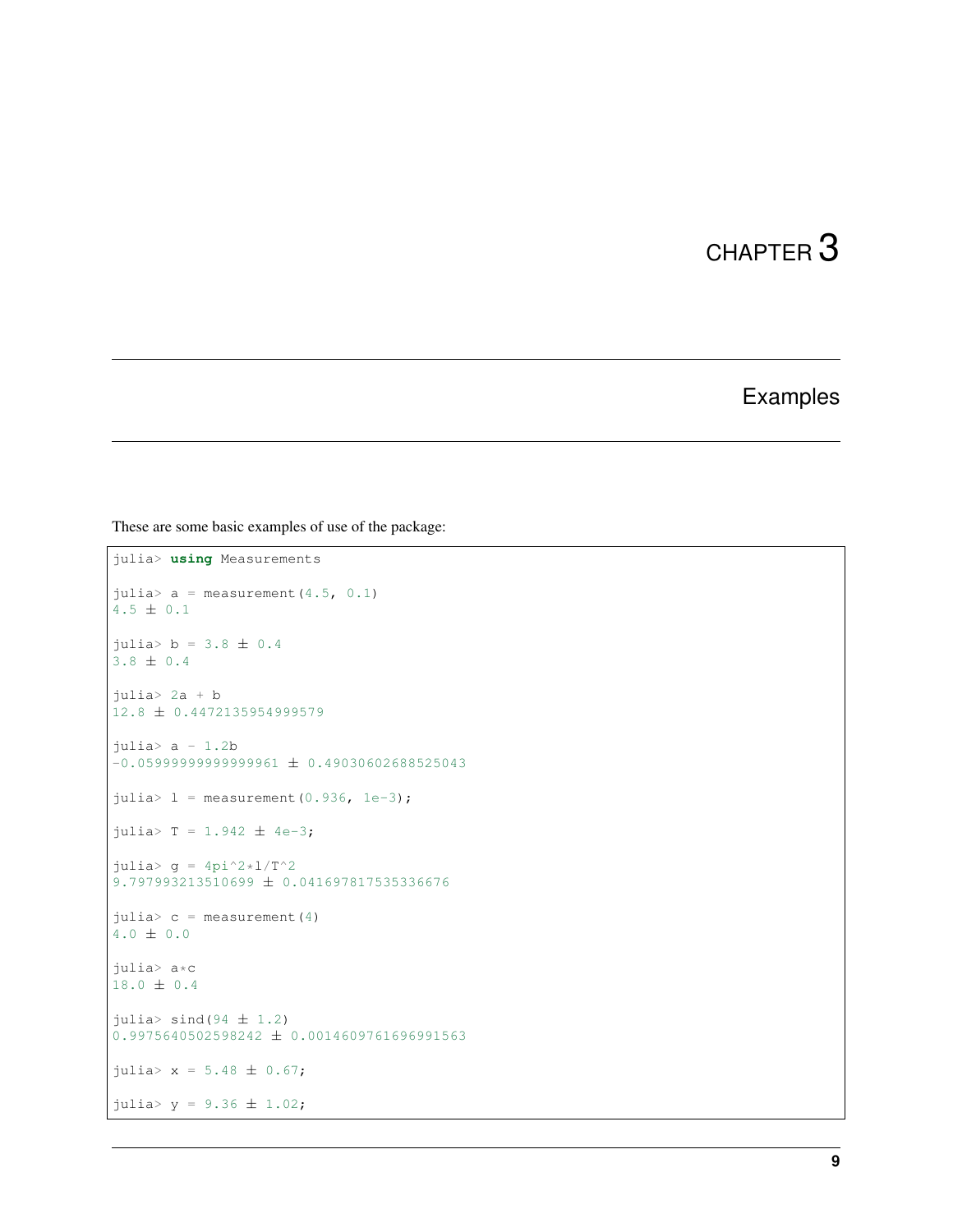```
julia> log(2x^2 - 3.4y)3.3406260917568824 ± 0.5344198747546611
julia> atan2(y, x)1.0411291003154137 ± 0.07141014208254456
```
## <span id="page-13-0"></span>**Measurements from Strings**

You can construct Measurement objects from strings. Within parentheses there is the uncertainty referred to the corresponding last digits.

```
julia> measurement("-12.34(56)")-12.34 \pm 0.56julia> measurement ("+1234(56)e-2")12.34 \pm 0.56julia> measurement("123.4e-1 +- 0.056e1")
12.34 ± 0.56
julia> measurement ("(-1.234 \pm 0.056)e1")
-12.34 \pm 0.56julia> measurement("1234e-2 +/- 0.56e0")
12.34 ± 0.56
julia> measurement("-1234e-2")
-12.34 \pm 0.0
```
## <span id="page-13-1"></span>**Correlation Between Variables**

Here you can see examples of how functionally correlated variables are treated within the package:

```
julia> x = 8.4 ± 0.7
8.4 ± 0.7
julia> x - x
0.0 \pm 0.0julia> x/x
1.0 ± 0.0
julia> x \times x \times x - x^30.0 \pm 0.0julia> sin(x)/cos(x) - tan(x)-2.220446049250313e-16 \pm 0.0# They are equal within numerical accuracy
julia> y = -5.9 \pm 0.2julia> beta(x, y) - gamma(x) *gamma(y) /gamma(x + y)
0.0 ± 3.979039320256561e-14
```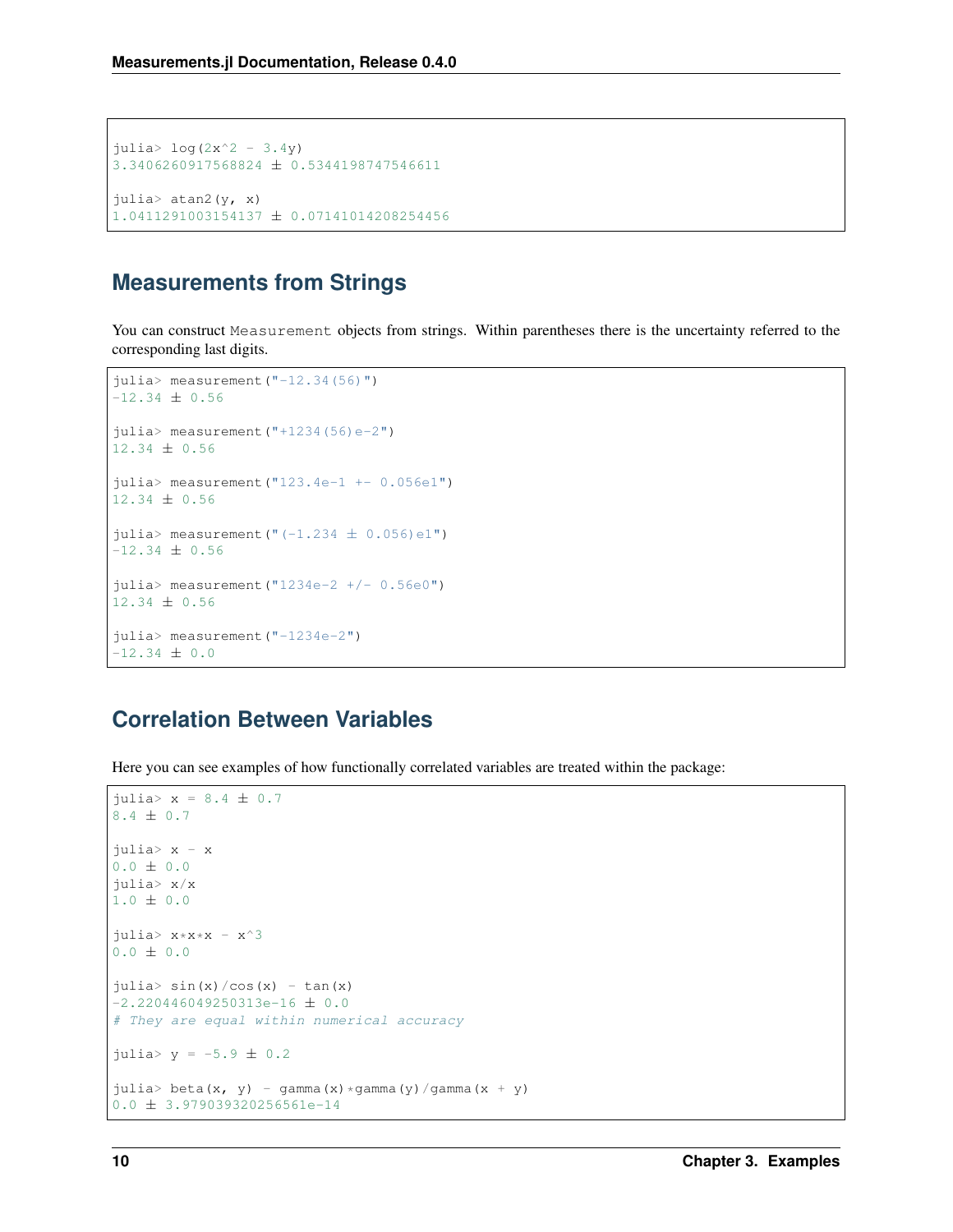You will get similar results for a variable that is a function of an already existing Measurement object:

```
\frac{1}{2}ulia> u = 2x
julis (x + x) - u0.0 \pm 0.0julia> u/2x
1.0 \pm 0.0julia> u^3 - 8x^30.0 \pm 0.0julia> cos(x)^2 - (1 + cos(u))/2
0.0 \pm 0.0
```
A variable that has the same nominal value and uncertainty as u above but is not functionally correlated with  $x$  will give different outcomes:

```
# Define a new measurement but with same nominal value
# and uncertainty as u, so v is not correlated with x
julia> v = 16.8 \pm 1.4julia> (x + x) - v0.0 ± 1.979898987322333
julia> v / 2x
1.0 ± 0.11785113019775792
julia> v^3 - 8x^30.0 ± 1676.4200705455657
julia> \cos(x) ^2 - (1 + cos(v))/2
0.0 ± 0.8786465354843539
```
#### <span id="page-14-0"></span>**@uncertain Macro**

Macro @uncertain can be used to propagate uncertainty in arbitrary real or complex functions of real arguments, including functions not natively supported by this package.

```
julia> \mathsf{Quncertain}(x \rightarrow \text{complex}(zeta(x), \exp(\text{eta}(x) \land 2)))(2 ± 0.13)
(1.6449340668482273 \pm 0.12188127308075564) + (1.9668868646839253 \pm 0.˓→042613944993428333)im
julia> @uncertain log(9.4 ± 1.3, 58.8 ± 3.7)
1.8182372640255153 ± 0.11568300475873611
julia> log(9.4 \pm 1.3, 58.8 \pm 3.7)1.8182372640255153 ± 0.11568300475593848
```
You usually do not need to define a wrapping function before using it. In the case where you have to define a function, like in the first line of previous examples, [anonymous functions](http://docs.julialang.org/en/stable/manual/functions/#anonymous-functions) allow you to do it in a very concise way.

The macro works with functions calling C/Fortran functions as well. For example, [Cuba.jl](https://github.com/giordano/Cuba.jl) package performs numerical integration by wrapping the C [Cuba](http://www.feynarts.de/cuba/) library. You can define a function to numerically compute with Cuba.  $\exists$  1 the integral defining the [error function](https://en.wikipedia.org/wiki/Error_function) and pass it to @uncertain macro. Compare the result with that of the erf function, natively supported in Measurements. il package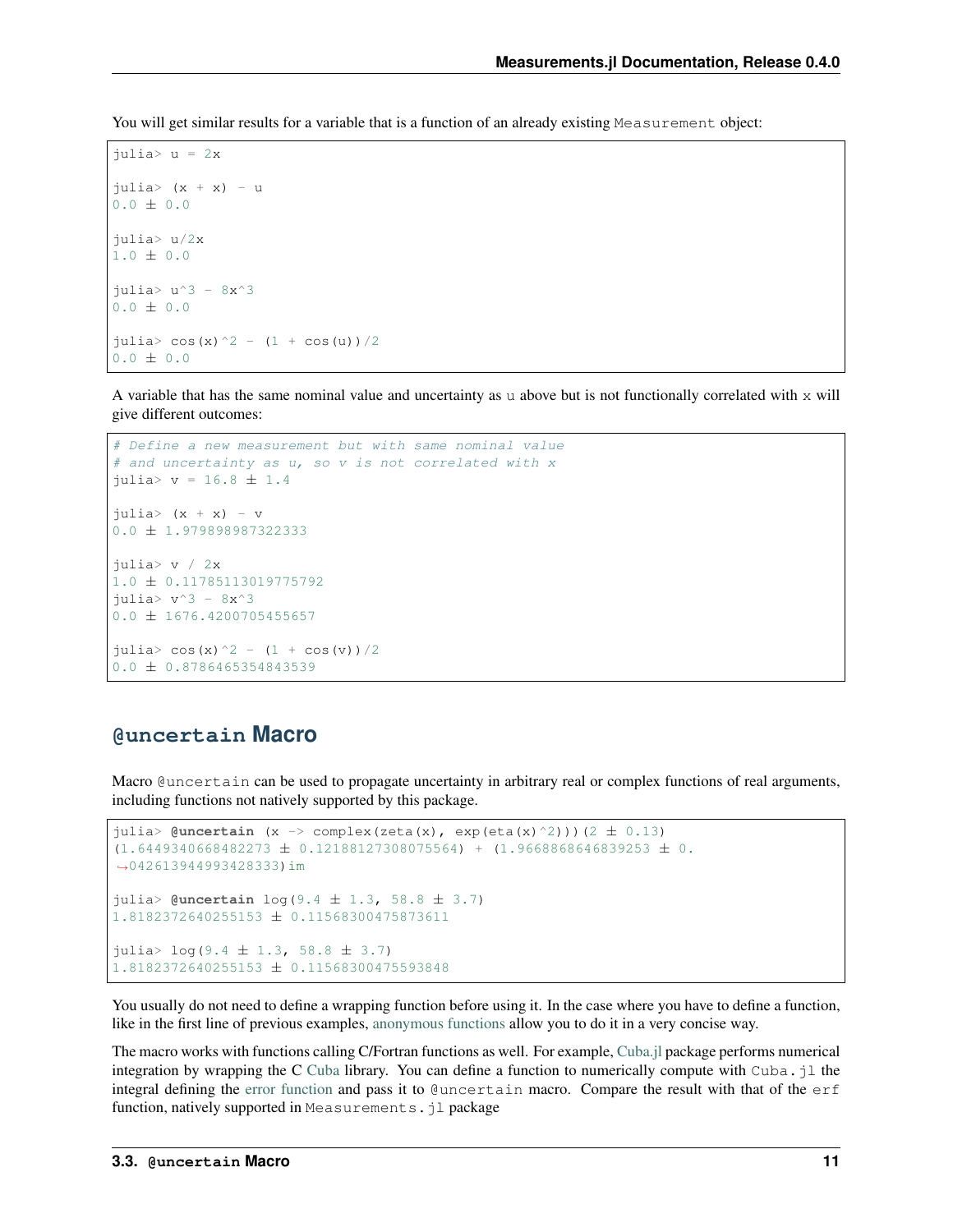```
julia> using Cuba
julia> cubaerf(x::Real) =
            2x/\sqrt{2x} (pi) *cuhre((t, f) -> f[1] = exp(-abs2(t[1]*x)))[1][1]
cubaerf (generic function with 1 method)
julia> @uncertain cubaerf(0.5 ± 0.01)
0.5204998778130466 ± 0.008787825789336267
juli<sub>2</sub>erf(0.5 <math>\pm</math> 0.01)0.5204998778130465 ± 0.008787825789354449
```
Also here you can use an anonymous function instead of defining the cubaer  $f$  function, do it as an exercise. Remember that if you want to numerically integrate a function that returns a Measurement object you can use QuadGK. jl package, which is written purely in Julia and in addition allows you to set Measurement objects as endpoints, see below.

**Tip:** Note that the argument of  $\ell$ uncertain macro must be a function call whose arguments are Measurement objects. Thus,

julia> **@uncertain** zeta(13.4 ± 0.8) + eta(8.51 ± 0.67)

will not work because here the outermost function is +, whose arguments are zeta (13.4  $\pm$  0.8) and eta (8.51  $\pm$  0.67), that however cannot be calculated. You can use the @uncertain macro on each function separately:

```
julia> @uncertain(zeta(13.4 ± 0.8)) + @uncertain(eta(8.51 ± 0.67))
1.9974303172187315 ± 0.0012169293212062773
```
The type of *all* the arguments provided must be Measurement. If one of the arguments is actually an exact number (so without uncertainty), promote it to Measurement type:

```
julia> atan2(10, 13.5 \pm 0.8)
0.6375487981386927 ± 0.028343666961913202
julia> @uncertain atan2(10 ± 0, 13.5 ± 0.8)
0.6375487981386927 ± 0.028343666962347438
```
In addition, the function must be differentiable in all its arguments. For example, the polygamma function of order  $m$ , polygamma (m, x), is the  $m + 1$ -th derivative of the logarithm of gamma function, and is not differentiable in the first argument. Not even the trick of passing an exact measurement would work, because the first argument must be an integer. You can easily work around this limitation by wrapping the function in a single-argument function:

```
julia> \mathfrak{g}uncertain (x \rightarrow \text{polygamma(mm)}(0, x)) (4.8 \pm 0.2)1.4608477407291167 ± 0.046305812845734776
julia> digamma(4.8 \pm 0.2) # Exact result
1.4608477407291167 ± 0.04630581284451362
```
## <span id="page-15-0"></span>**Complex Measurements**

Here are a few examples about uncertainty propagation of complex-valued measurements.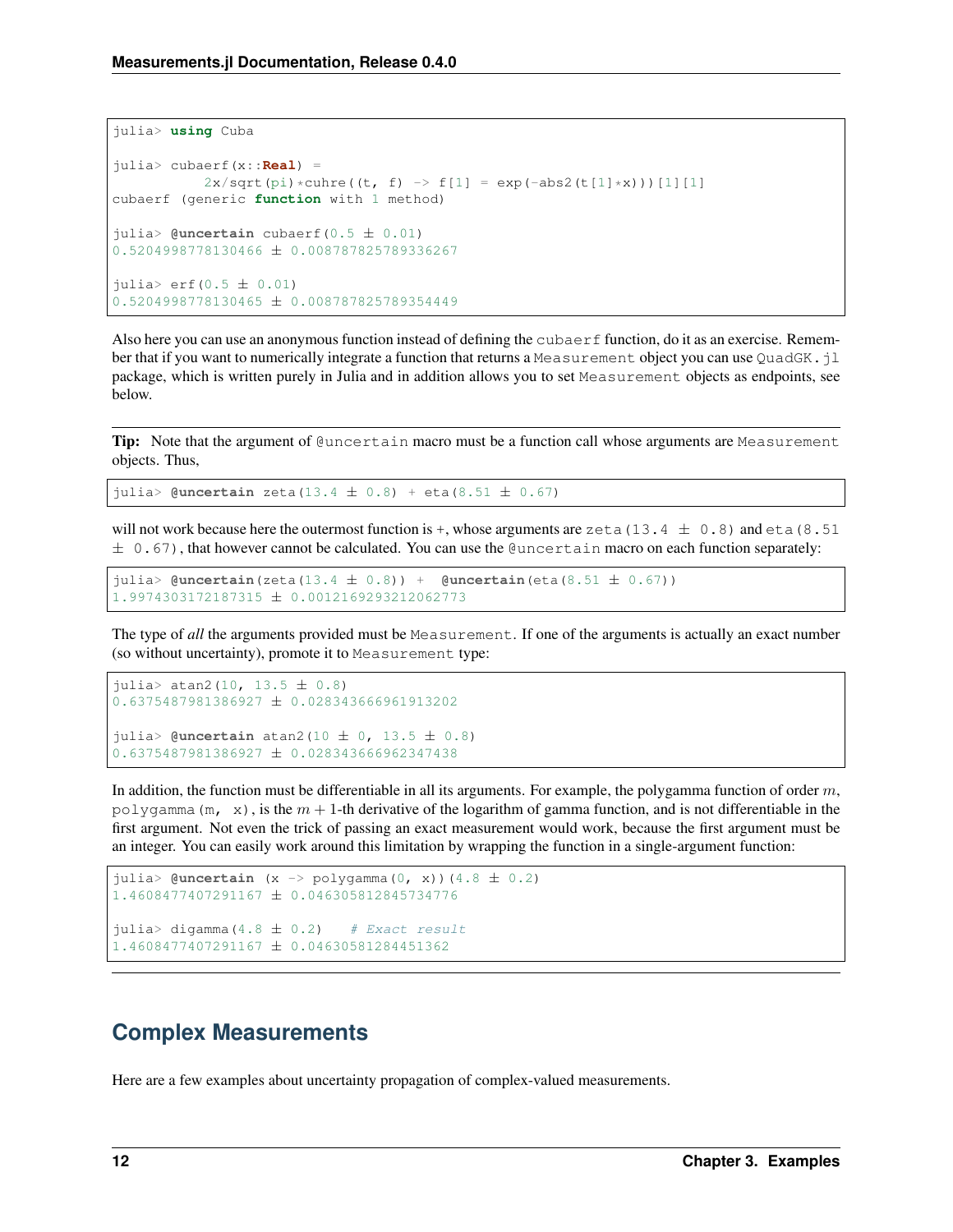```
julia> u = complex(32.7 \pm 1.1, -3.1 \pm 0.2)
julia> v = \text{complex}(7.6 \pm 0.9, 53.2 \pm 3.4)julia> 2u + v
(73.0 \pm 2.3769728648009427) + (47.0 \pm 3.4234485537247377) im
julia> sqrt(u * v)
(33.004702573592 ± 1.0831254428098636) + (25.997507418428984 ± 1.1082833691607152)im
```
You can also verify the [Euler's formula](https://en.wikipedia.org/wiki/Euler%27s_formula)

```
julia> cis(u)
(6.27781144696534 ± 23.454542573739754) + (21.291738410228678 ± 8.112997844397572)im
julia> cos(u) + sin(u) *im(6.277811446965339 ± 23.454542573739754) + (21.291738410228678 ± 8.112997844397572)im
```
## <span id="page-16-0"></span>**Arbitrary Precision Calculations**

If you performed an exceptionally good experiment that gave you extremely precise results (that is, with very low relative error), you may want to use [arbitrary precision](http://docs.julialang.org/en/stable/manual/integers-and-floating-point-numbers/#arbitrary-precision-arithmetic) (or multiple precision) calculations, in order not to loose significance of the experimental results. Luckily, Julia natively supports this type of arithmetic and so Measurements. jl does. You only have to create Measurement objects with nominal value and uncertainty of type BigFloat.

Tip: As explained in the [Julia documentation,](http://docs.julialang.org/en/stable/stdlib/numbers/#Base.BigFloat) it is better to use the big string literal to initialize an arbitrary precision floating point constant, instead of the BigFloat and big functions. See examples below.

For example, you want to measure a quantity that is the product of two observables  $a$  and  $b$ , and the expected value of the product is 12.00000007. You measure  $a = 3.00000001 \pm (1 \times 10^{-17})$  and  $b = 4.0000000100000001 \pm (1 \times 10^{-17})$ and want to compute the standard score of the product with  $stdscore()$ . Using the ability of Measurements.jl to perform arbitrary precision calculations you discover that

```
julia> a = big"3.00000001" ± big"1e-17"
julia> b = big"4.000000000000000001" \pm big"1e-17"
julia> stdscore(a * b, big"12.00000007")
7.999999997599999878080000420160000093695993825308195353920411656927305928530607
```
the measurement significantly differs from the expected value and you make a great discovery. Instead, if you used double precision accuracy, you would have wrongly found that your measurement is consistent with the expected value:

```
julia> stdscore((3.00000001 ± 1e-17) *(4.00000001000000001 \pm 1e-17), 12.00000007)
0.0
```
and you would have missed an important prize due to the use of an incorrect arithmetic.

Of course, you can perform any mathematical operation supported in Measurements. jl using arbitrary precision arithmetic: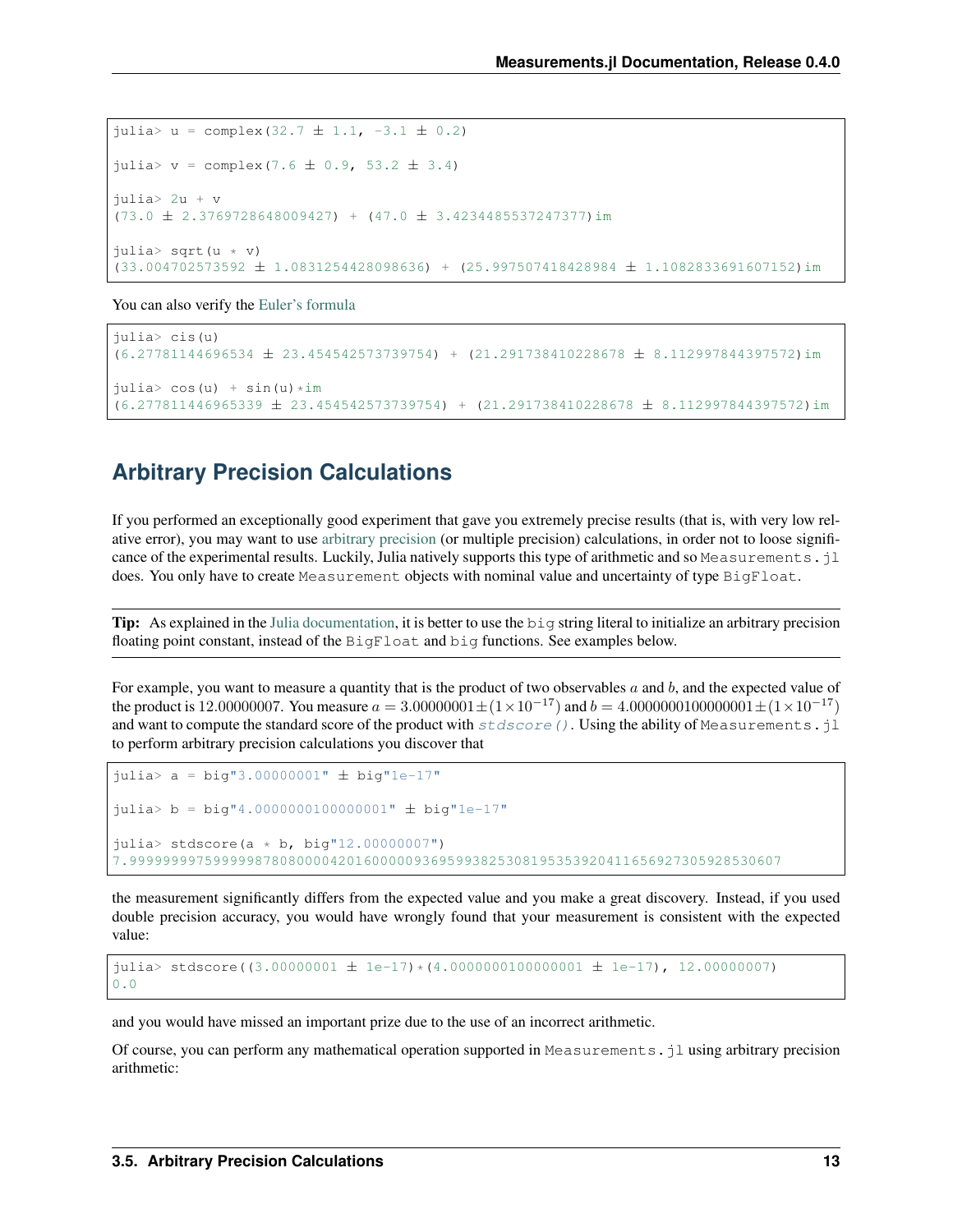```
julia> hypot(a, b)
5.000000014000000080399999974880000423919999216953595312794907845334503498479533 ± 1.
˓→000000000000000000000000000000000000000000000000000000000000000000000000000009e-17
julia> log(2a) ^ b
1.030668110995484998145373137400169442058573718746529435800255440973153647087416e+01
˓→± 9.744450581349822034766870718391736028419817951565653507621645979913795265663606e-
\rightarrow 17
```
### <span id="page-17-0"></span>**Operations with Arrays and Linear Algebra**

You can create arrays of Measurement objects and perform mathematical operations on them in the most natural way possible:

```
julia> A = [1.03 \pm 0.14, 2.88 \pm 0.35, 5.46 \pm 0.97]3-element Array{Measurements.Measurement{Float64},1}:
1.03±0.14
2.88±0.35
5.46±0.97
julia> B = [0.92 \pm 0.11, 3.14 \pm 0.42, 4.67 \pm 0.58]3-element Array{Measurements.Measurement{Float64},1}:
0.92±0.11
3.14±0.42
4.67±0.58
julia> exp.(sqrt.(B)) .- log.(A)
3-element Array{Measurements.Measurement{Float64},1}:
  2.57996±0.202151
  4.82484±0.707663
  6.98252±1.17829
julia> \theta. cos(A) \wedge 2 + sin(A) \wedge 2
3-element Array{Measurements.Measurement{Float64},1}:
    1.0±0.0
    1.0±0.0
    1.0±0.0
```
If you originally have separate arrays of values and uncertainties, you can create an array of Measurement objects using measurement or  $\pm$  with the [dot syntax](http://docs.julialang.org/en/stable/manual/functions/#man-dot-vectorizing) for vectorizing functions:

```
julia> C = measurement.([174.9, 253.8, 626.3], [12.2, 19.4, 38.5])
3-element Array{Measurements.Measurement{Float64},1}:
174.9±12.2
253.8±19.4
626.3±38.5
julia> sum(C)
1055.0 ± 44.80457565918909
julia> D = [549.4, 672.3, 528.5] . \pm [7.4, 9.6, 5.2]3-element Array{Measurements.Measurement{Float64},1}:
549.4±7.4
 672.3±9.6
528.5±5.2
```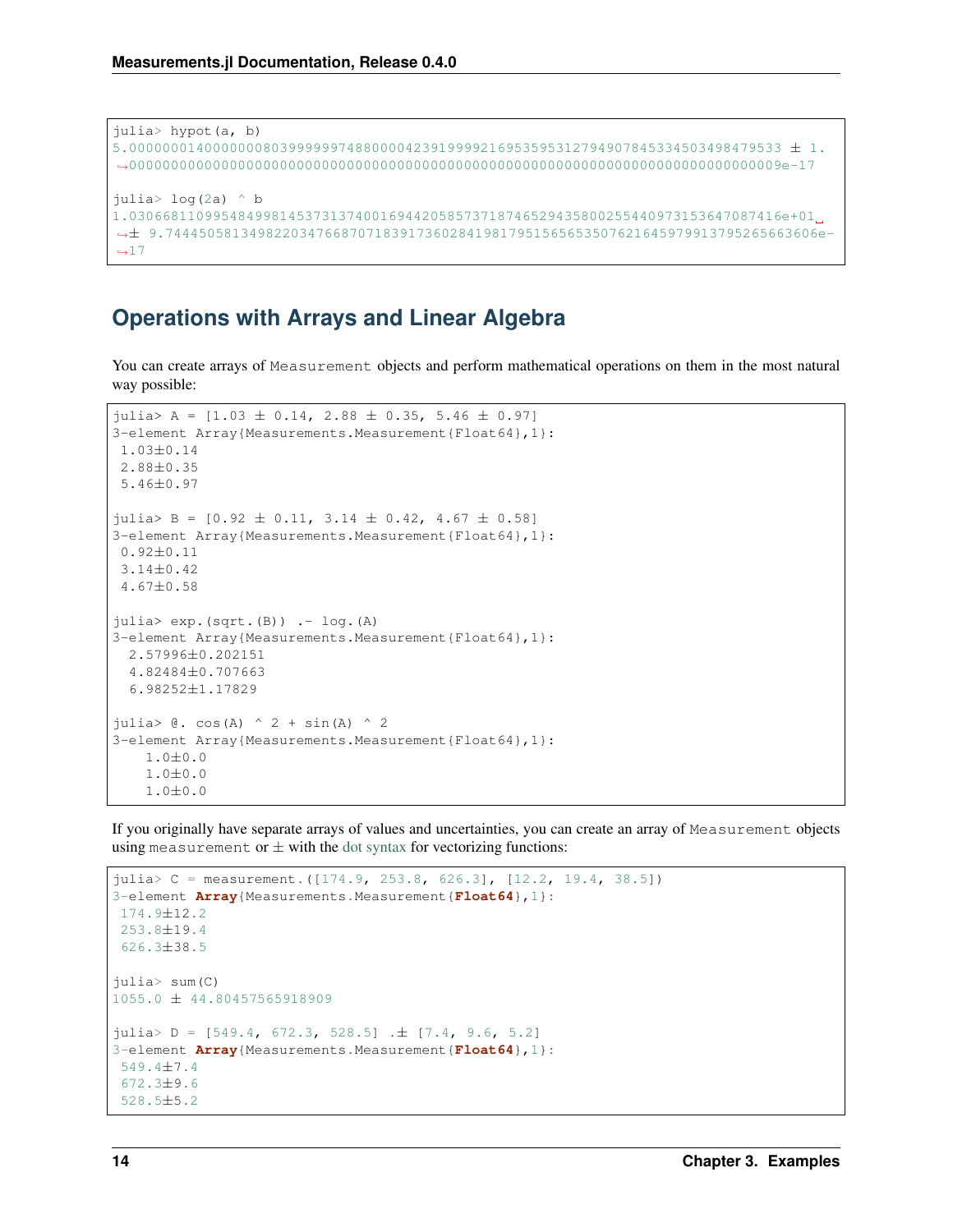julia> mean(D) 583.4 ± 4.396463225012679

Tip: prod and sum (and mean, which relies on sum) functions work out-of-the-box with any iterable of Measurement objects, like arrays or tuples. However, these functions have faster methods (quadratic in the number of elements) when operating on an array of Measurement s than on a tuple (in this case the computational complexity is cubic in the number of elements), so you should use an array if performance is crucial for you, in particular for large collections of measurements.

Some [linear algebra](http://docs.julialang.org/en/stable/stdlib/linalg/) functions work out-of-the-box, without defining specific methods for them. For example, you can solve linear systems, do matrix multiplication and dot product between vectors, find inverse, determinant, and trace of a matrix, do LU and QR factorization, etc.

```
julia> A = [(14 \pm 0.1) (23 \pm 0.2); (-12 \pm 0.3) (24 \pm 0.4)]2×2 Array{Measurements.Measurement{Float64},2}:
 14.0±0.1 23.0±0.2
-12.0\pm0.3 24.0\pm0.4julia> b = [(7 \pm 0.5), (-13 \pm 0.6)]2-element Array{Measurements.Measurement{Float64},1}:
  7.0±0.5
-13.0±0.6
# Solve the linear system Ax = b
julia> x = A \setminus b2-element Array{Measurements.Measurement{Float64},1}:
 0.763072±0.0313571
-0.160131±0.0177963
# Verify this is the correct solution of the system
julia> A * x b
true
julia> dot(x, b)
7.423202614379084 ± 0.5981875954418516
julia> det(A)
611.9999999999999 ± 9.51262319236918
julia> trace(A)
38.0 ± 0.4123105625617661
julia> A * inv(A) eye(A)
true
julia> lufact(A)
Base.LinAlg.LU{Measurements.Measurement{Float64},Array{Measurements.Measurement
˓→{Float64},2}} with factors L and U:
Measurements.Measurement{Float64}[1.0±0.0 0.0±0.0; -0.857143±0.0222861 1.0±0.0]
Measurements.Measurement{Float64}[14.0±0.1 23.0±0.2; 0.0±0.0 43.7143±0.672403]
julia> qrfact(A)
Base.LinAlg.QR{Measurements.Measurement{Float64},Array{Measurements.Measurement
˓→{Float64},2}}(Measurements.Measurement{Float64}[-18.4391±0.209481 -1.84391±0.522154;
˓→ -0.369924±0.00730266 33.1904±0.331267],Measurements.Measurement{Float64}[1.
˓→75926±0.00836088,0.0±0.0])
```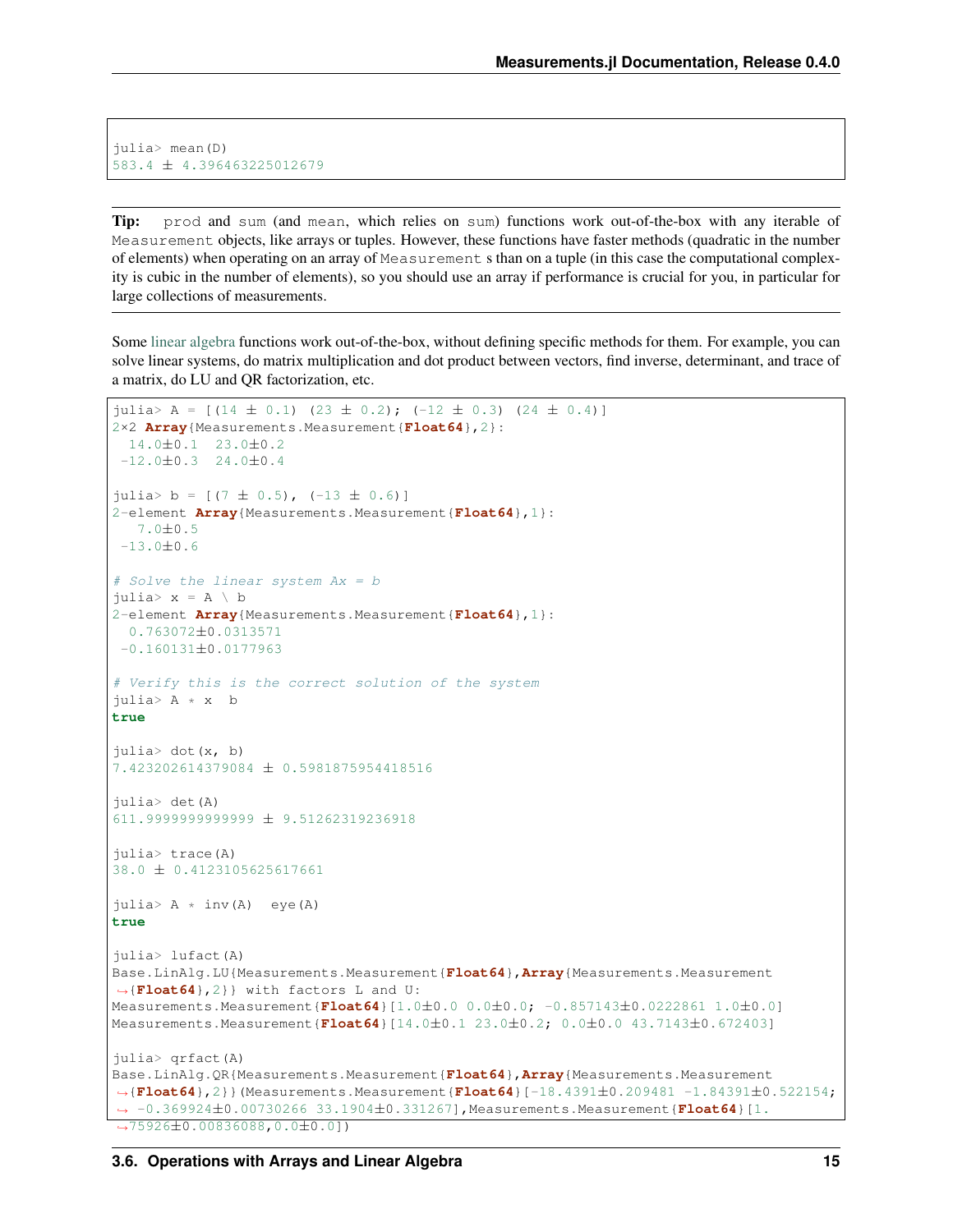## <span id="page-19-0"></span>**Derivative, Gradient and Uncertainty Components**

In order to propagate the uncertainties, Measurements. jl keeps track of the partial derivative of an expression with respect to all independent measurements from which the expression comes. The package provides a convenient function, [Measurements.derivative\(\)](#page-10-6), that returns the partial derivative of an expression with respect to independent measurements. Its vectorized version can be used to compute the gradient of an expression with respect to multiple independent measurements.

```
julia> x = 98.1 ± 12.7
98.1 ± 12.7
julia> y = 105.4 \pm 25.6105.4 ± 25.6
julia> z = 78.3 ± 14.1
78.3 ± 14.1
julia> Measurements.derivative(2x - 4y, x)
2.0
julia> Measurements.derivative(2x - 4y, y)
-4.0julia> Measurements.derivative.(log1p(x) + y^2 - cos(x/y), [x, y, z])
3-element Array{Float64,1}:
  0.0177005
210.793
  0.0 # The expression does not depend on z
```
**Tip:** The vectorized version of [Measurements.derivative\(\)](#page-10-6) is useful in order to discover which variable contributes most to the total uncertainty of a given expression, if you want to minimize it. This can be calculated as the [Hadamard \(element-wise\) product](https://en.wikipedia.org/wiki/Hadamard_product_%28matrices%29) between the gradient of the expression with respect to the set of variables and the vector of uncertainties of the same variables in the same order. For example:

```
julia> w = y^{(3//4) * log(y) + 3x - cos(y/x)447.0410543780643 ± 52.41813324207829
julia> abs.(Measurements.derivative.(w, [x, y]) .* Measurements.uncertainty.([x, y]))
2-element Array{Float64,1}:
37.9777
36.1297
```
In this case, the x variable contributes most to the uncertainty of w. In addition, note that the [Euclidean norm](https://en.wikipedia.org/wiki/Euclidean_norm) of the Hadamard product above is exactly the total uncertainty of the expression:

```
julia> vecnorm (Measurements.derivative.(w, [x, y]) .* Measurements.uncertainty.([x, u
\leftrightarrowv]))
52.41813324207829
```
The [Measurements.uncertainty\\_components\(\)](#page-10-7) function simplifies calculation of all uncertainty components of a derived quantity: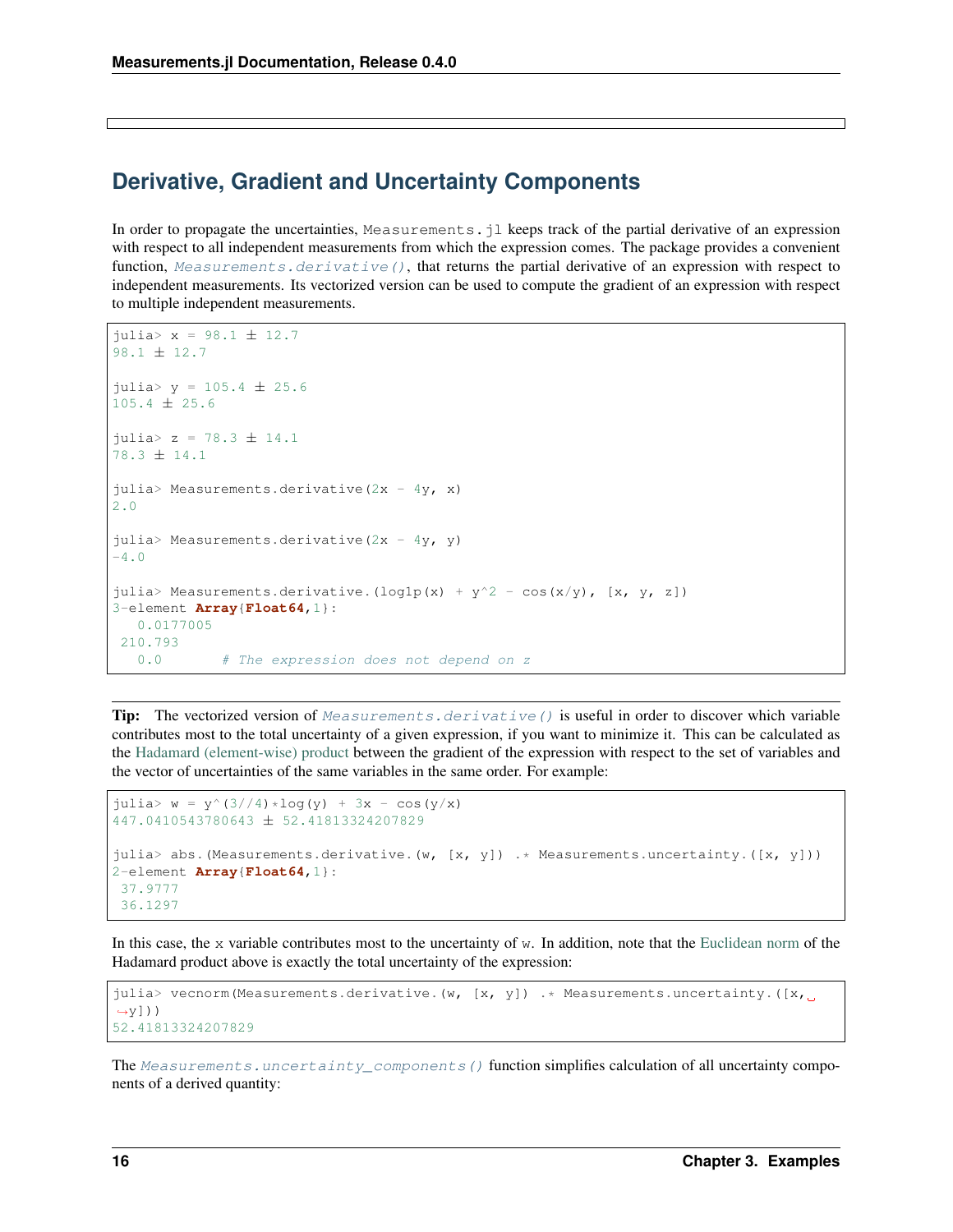```
julia> Measurements.uncertainty_components(w)
Dict{Tuple{Float64,Float64,Float64},Float64} with 2 entries:
  (98.1, 12.7, 0.303638) => 37.9777
  (105.4, 25.6, 0.465695) => 36.1297
julia> vecnorm(collect(values(Measurements.uncertainty_components(w))))
52.41813324207829
```
### <span id="page-20-0"></span>**stdscore Function**

You can get the distance in number of standard deviations between a measurement and its expected value (not a Measurement) using [stdscore\(\)](#page-10-5):

julia> stdscore $(1.3 \pm 0.12, 1)$ 2.5000000000000004

You can use the same function also to test the consistency of two measurements by computing the standard score between their difference and zero. This is what  $stdscore$  () does when both arguments are Measurement objects:

```
julia> stdscore((4.7 \pm 0.58) - (5 \pm 0.01), 0)
-0.5171645175253433
julia> stdscore(4.7 \pm 0.58, 5 \pm 0.01)-0.5171645175253433
```
#### <span id="page-20-1"></span>**weightedmean Function**

Calculate the weighted and arithmetic means of your set of measurements with  $weightedmean()$  and mean respectively:

```
julia> weightedmean((3.1±0.32, 3.2±0.38, 3.5±0.61, 3.8±0.25))
3.4665384454054498 ± 0.16812474090663868
julia > mean((3.1\pm0.32, 3.2\pm0.38, 3.5\pm0.61, 3.8\pm0.25))
3.4000000000000004 ± 0.2063673908348894
```
#### <span id="page-20-2"></span>**Measurements.value and Measurements.uncertainty Functions**

Use [Measurements.value\(\)](#page-10-9) and [Measurements.uncertainty\(\)](#page-10-10) to get the values and uncertainties of measurements. They work with real and complex measurements, scalars or arrays:

```
julia> Measurements.value(94.5 \pm 1.6)
94.5
julia> Measurements.uncertainty(94.5 \pm 1.6)
1.6
julia> Measurements.value.([complex(87.3 ± 2.9, 64.3 ± 3.0), complex(55.1 ± 2.8, -19.
\rightarrow 1 \pm 4.6)])
```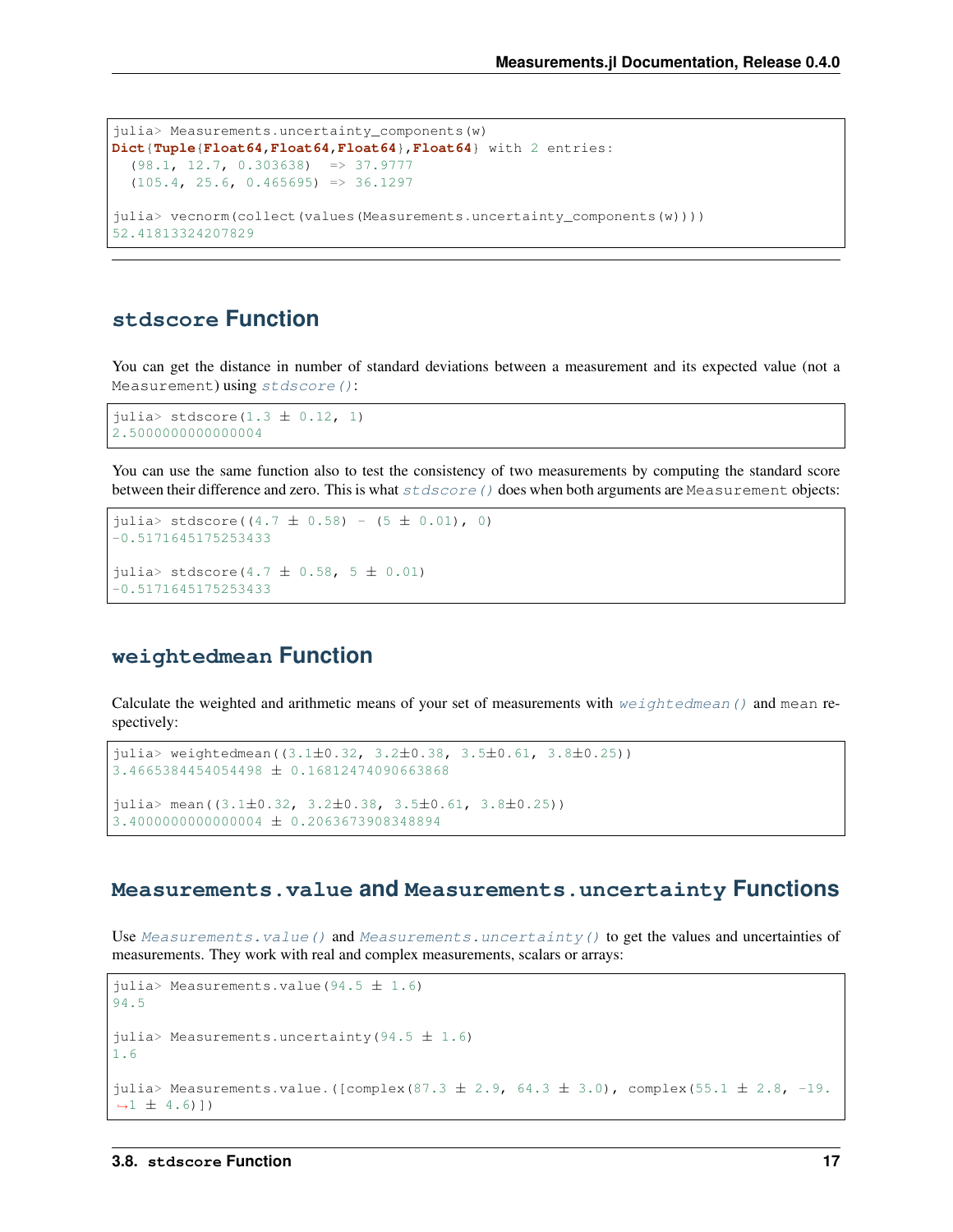```
2-element Array{Complex{Float64},1}:
 87.3+64.3im
55.1-19.1im
julia> Measurements.uncertainty.([complex(87.3 \pm 2.9, 64.3 \pm 3.0), complex(55.1 \pm 2.
\rightarrow 8, -19.1 \pm 4.6)])
2-element Array{Complex{Float64},1}:
2.9+3.0im
 2.8+4.6im
```
## <span id="page-21-0"></span>**Interplay with Third-Party Packages**

Measurements.jl works out-of-the-box with any function taking arguments no more specific than AbstractFloat. This makes this library particularly suitable for cooperating with well-designed third-party packages in order to perform complicated calculations always accurately taking care of uncertainties and their correlations, with no effort for the developers nor users.

The following sections present a sample of packages that are known to work with Measurements.  $j_1$ , but many others will interplay with this package as well as them.

#### **Numerical Integration with QuadGK.jl**

The powerful integration routine quadgk from QuadGK.jl package is smart enough to support out-of-the-box integrand functions that return arbitrary types, including Measurement:

```
julia> QuadGK.quadgk(x -> exp(x / (4.73 \pm 0.01)), 1, 7)
(14.933307243306032 ± 0.009999988180463411, 0.0 ± 0.010017961523508253)
```
Measurements.jl pushes the capabilities of quadgk further by supporting also Measurement objects as endpoints:

```
julia> QuadGK.quadgk(cos, 1.19 \pm 0.02, 8.37 \pm 0.05)
(-0.05857827689796702 \pm 0.02576650561689427, 2.547162480937004e-11)
```
Compare this with the expected result:

 $juli$   $\ge$  sin(8.37  $\pm$  0.05) - sin(1.19  $\pm$  0.02)  $-0.058578276897966686 \pm 0.02576650561689427$ 

Also with quadgk correlation is properly taken into account:

```
julia> a = 6.42 \pm 0.036.42 \pm 0.03julia> QuadGK.quadgk(sin, -a, a)
(2.484178227707412e-17 ± 0.0, 0.0)
```
If instead the two endpoints have, by chance, the same nominal value and uncertainty but are not correlated:

```
julia> QuadGK.quadgk(sin, -6.42 \pm 0.03, 6.42 \pm 0.03)
(2.484178227707412e-17 ± 0.005786464233000303, 0.0)
```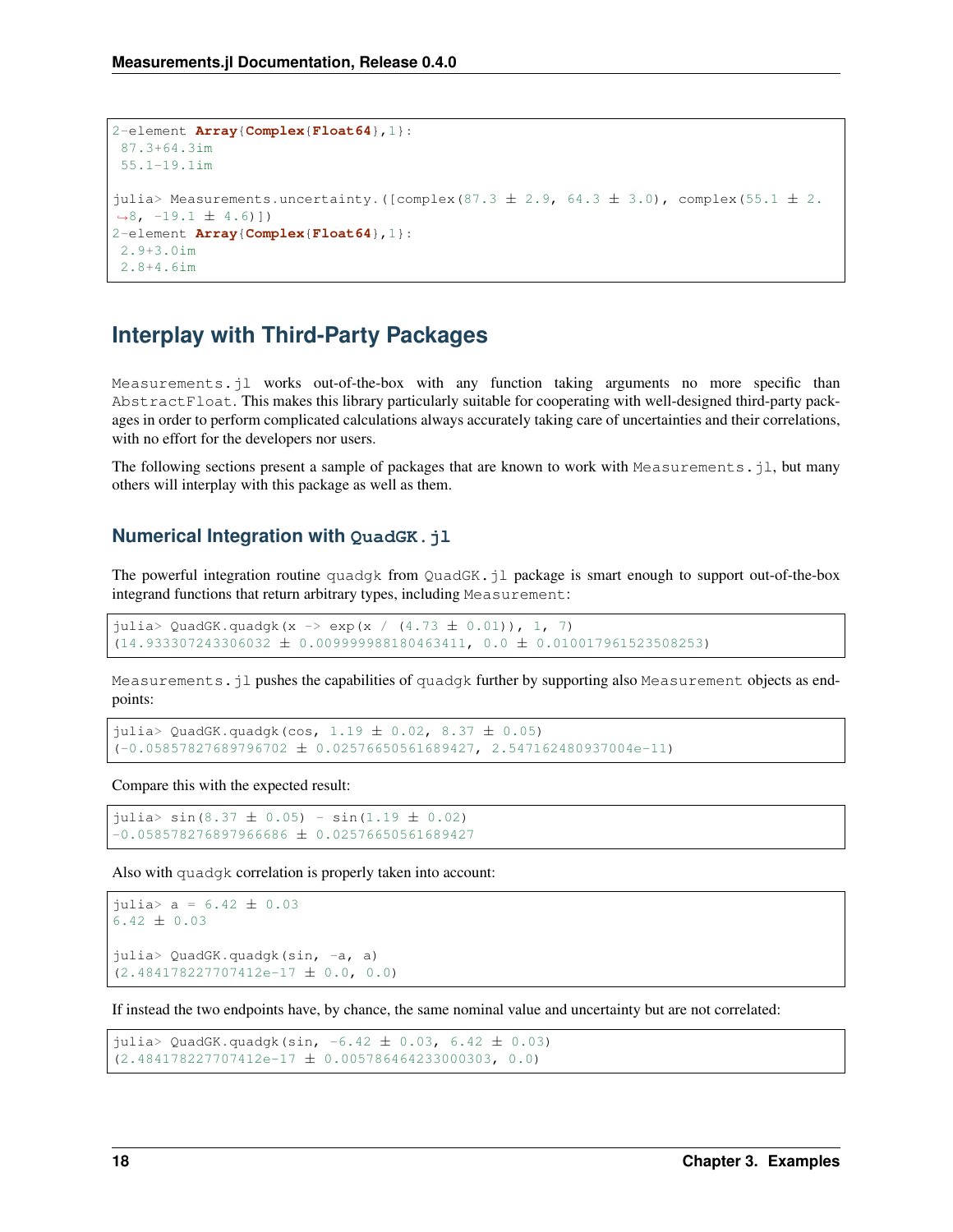#### **Numerical and Automatic Differentiation**

With [Calculus.jl](https://github.com/johnmyleswhite/Calculus.jl) package it is possible to perform numerical differentiation using finite differencing. You can pass in to the Calculus.derivative function both functions returning Measurement objects and a Measurement as the point in which to calculate the derivative.

```
julia> using Measurements, Calculus
julia> a = -45.7 \pm 1.6-45.7 \pm 1.6julus > b = 36.5 \pm 6.036.5 ± 6.0
julia> Calculus.derivative(exp, a) exp(a)
true
julia> Calculus.derivative(cos, b) -sin(b)true
julia> Calculus.derivative(t -> log(-t * b)^2, a) 2log(-a * b)/a
true
```
Other packages provide [automatic differentiation](https://en.wikipedia.org/wiki/Automatic_differentiation) methods. Here is an example with [AutoGrad.jl,](https://github.com/denizyuret/AutoGrad.jl) just one of the packages available:

```
julia> using AutoGrad
julia> grad(exp)(a) exp(a)
true
julia> grad(cos)(b) -sin(b)true
julia> grad(t -> log(-t * b)^2)(a) 2log(-a * b)/a
true
```
However remember that you can always use Measurements.  $derivative()$  to compute the value (without uncertainty) of the derivative of a Measurement object.

#### **Use with SIUnits.jl and Unitful.jl**

You can use Measurements.  $jl$  in combination with a third-party package in order to perform calculations involving physical measurements, i.e. numbers with uncertainty and physical unit. The details depend on the specific package adopted. Such packages are, for instance, [SIUnits.jl](https://github.com/Keno/SIUnits.jl) and [Unitful.jl.](https://github.com/ajkeller34/Unitful.jl) You only have to use the Measurement object as the value of the SIQuantity object (for SIUnits.jl) or of the Quantity object (for Unitful.jl). Here are a few examples.

```
julia> using Measurements, SIUnits, SIUnits.ShortUnits
julia> hypot((3 \pm 1)*m, (4 \pm 2)*m) # Pythagorean theorem
5.0 ± 1.7088007490635064 m
julia> (50 \pm 1)\Omega * (13 \pm 2.4) *1e-2*A # Ohm's Law
6.5 \pm 1.20702112657567 kg m<sup>2</sup>s<sup>3</sup>A<sup>1</sup>
```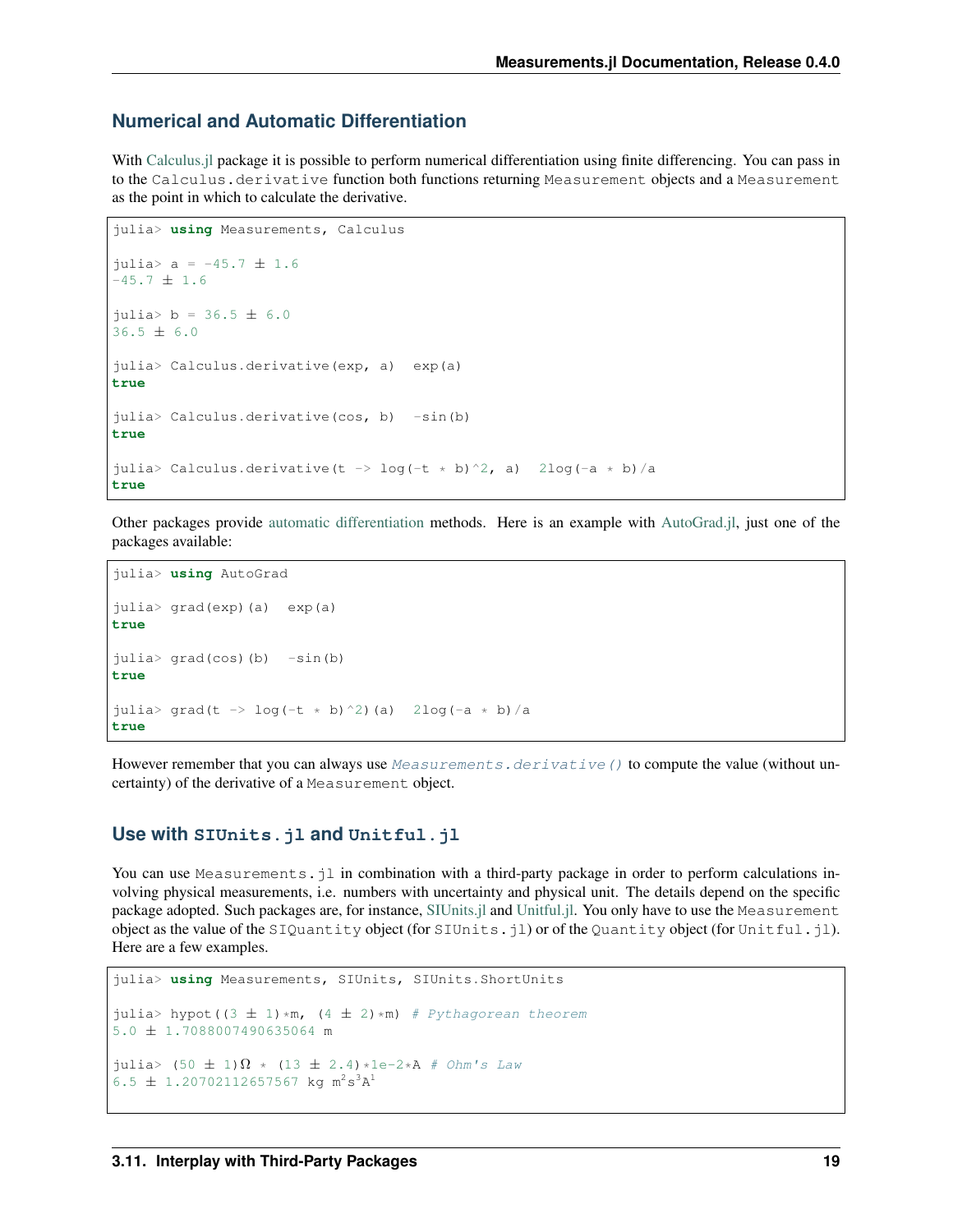```
julia> 2pi \cdot sqrt(5.4 \pm 0.3) *m / ((9.81 \pm 0.01) *m/s^2)) # Pendulum's period
4.661677707464357 ± 0.1295128435999655 s
julia> using Measurements, Unitful
julia> hypot((3 \pm 1)*u"m", (4 \pm 2)*u"m") # Pythagorean theorem
5.0 ± 1.7088007490635064 m
julia> (50 \pm 1)*u"\Omega" * (13 \pm 2.4)*1e-2*u"A" # Ohm's Law6.5 \pm 1.20702112657567 A \Omegajulia> 2pi*sqrt((5.4 \pm 0.3)*u"m" / ((9.81 \pm 0.01)*u"m/s^2")) # Pendulum's period
4.661677707464357 ± 0.12951284359996548 s
```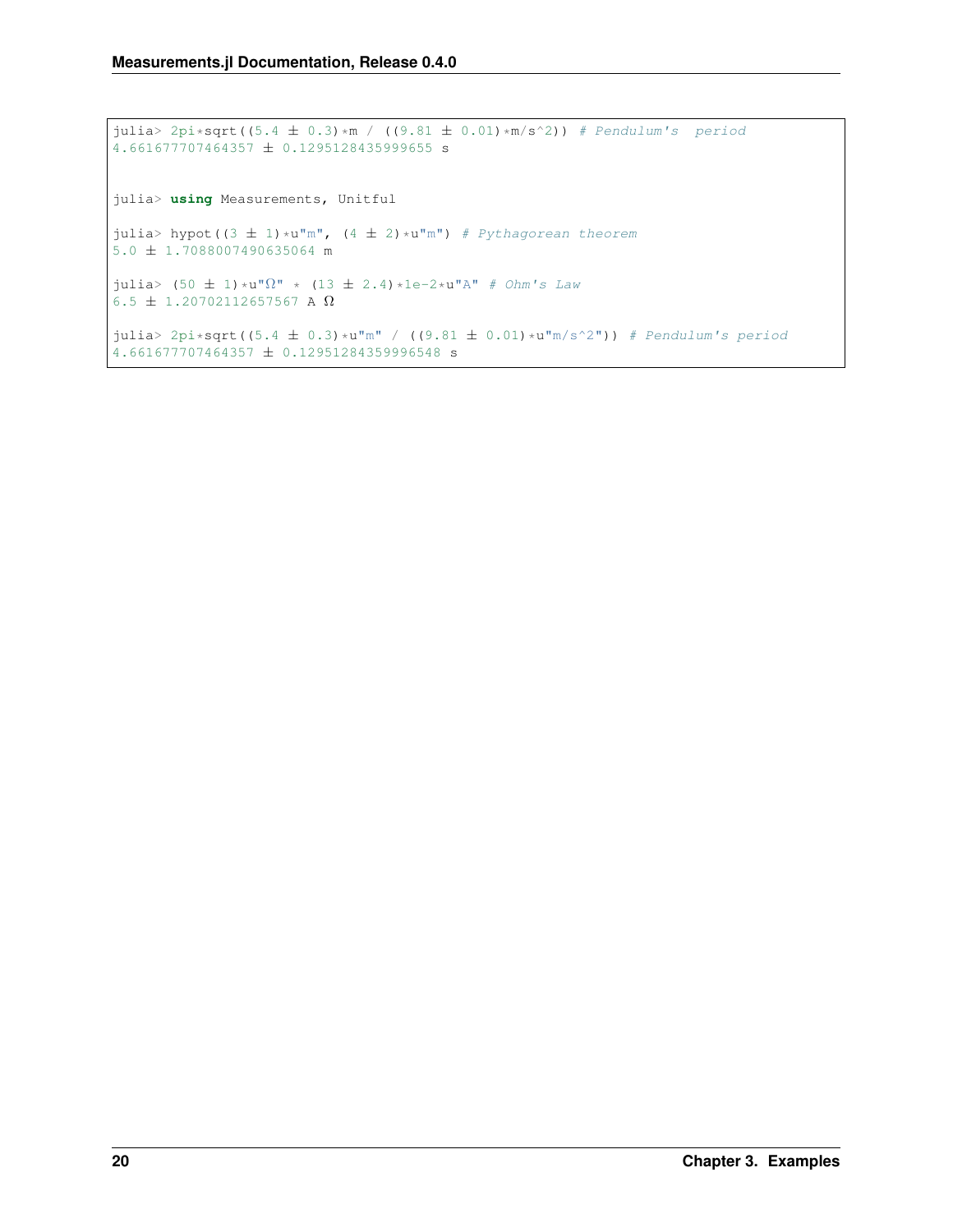### **Performance**

<span id="page-24-0"></span>Measurements.jl strives to be as fast as possible. These are the benchmark results obtained with the [Bench](https://github.com/JuliaCI/BenchmarkTools.jl)[markTools.jl](https://github.com/JuliaCI/BenchmarkTools.jl) suite on a system equipped with an Intel(R) Core(TM) i7-4700MQ CPU running Julia 0.6.0-pre.beta.314 (commit 7cd0324e03).

```
julia> using Measurements, BenchmarkTools
# Creation of a `Measurement` object
julia> @benchmark 4.7 ± 0.3
BenchmarkTools.Trial:
  memory estimate: 96 bytes
  allocs estimate: 2
  --------------
  minimum time: 18.760 ns (0.00% GC)
  median time: 22.548 ns (0.00% GC)
 minimum time: <br>
median time: 22.548 ns (0.00% GC)<br>
mean time: 29.324 ns (16.03% GC)
 maximum time: 1.353 \mu s (93.61% GC)
  --------------
 samples: 10000
  evals/sample: 997
julia> a = 12.3 \pm 4.5; b = 67.8 \pm 9.0;
# Sum of two `Measurement` objects
julia> @benchmark $a + $b
BenchmarkTools.Trial:
 memory estimate: 176 bytes
 allocs estimate: 4
  --------------
  minimum time: 76.605 ns (0.00% GC)
  median time: 83.412 ns (0.00% GC)
  mean time: 102.682 ns (13.96% GC)
 maximum time: 2.339 \text{ }\mu\text{s} (92.91% GC)
  --------------
  samples: 10000
  evals/sample: 970
```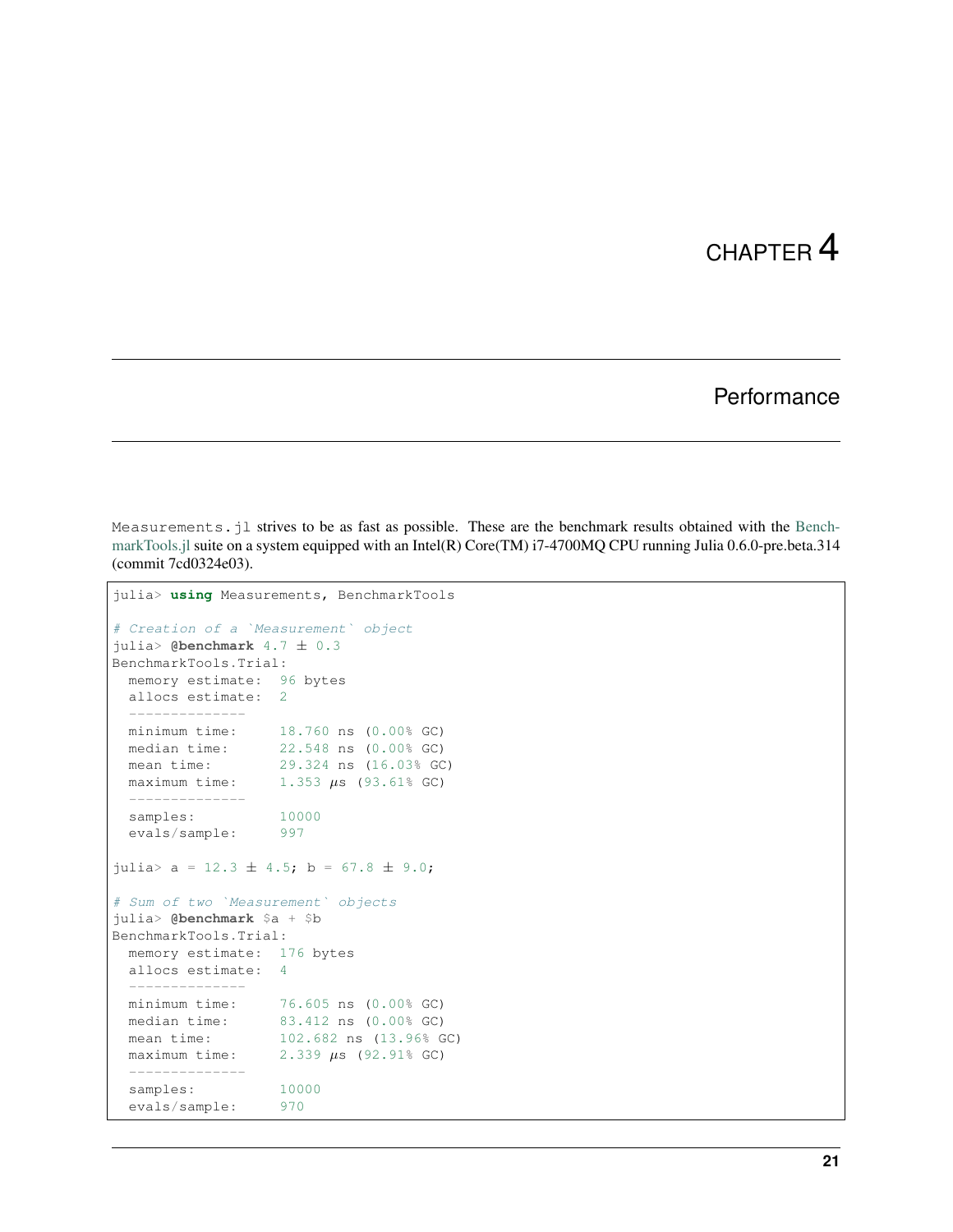```
# One-argument functions, where functional
# correlation is not a concern, are even faster
julia> @benchmark sqrt($b)
BenchmarkTools.Trial:
 memory estimate: 96 bytes
 allocs estimate: 2
  --------------
  minimum time: 31.226 ns (0.00% GC)
  median time: 33.805 ns (0.00% GC)
  mean time: 41.899 ns (13.09% GC)
  maximum time: 1.656 \mu s (91.62% GC)
  --------------
  samples: 10000
  evals/sample: 994
julia> @benchmark sin($a)
BenchmarkTools.Trial:
 memory estimate: 96 bytes
 allocs estimate: 2
  --------------
  minimum time: 56.797 ns (0.00% GC)
  median time: 58.526 ns (0.00% GC)
  mean time: 67.799 ns (8.59% GC)
 maximum time: 1.860 \mu s (93.77% GC)
  --------------
 samples: 10000
 evals/sample: 984
julia> @benchmark gamma($a)
BenchmarkTools.Trial:
 memory estimate: 96 bytes
 allocs estimate: 2
  --------------
  minimum time: 136.277 ns (0.00% GC)
  median time: 140.353 ns (0.00% GC)
  mean time: 151.901 ns (4.11% GC)
 maximum time: 2.164 \text{ }\mu\text{s} (90.13% GC)
  --------------
  samples: 10000
  evals/sample: 867
# Vectorial functions take a linear time
juli vector = [1 \pm 0.1 for \pm in 1:10000];
julia> @benchmark sqrt.($vector)
BenchmarkTools.Trial:
 memory estimate: 1015.70 KiB
 allocs estimate: 20002
  --------------
  minimum time: 330.481 \mu s (0.00% GC)
  median time: 352.413 \mu s (0.00% GC)
  mean time: 457.011 \text{ }\mu\text{s} (20.01% GC)
  maximum time: 2.970 ms (85.16% GC)
  --------------
 samples: 10000
 evals/sample: 1
```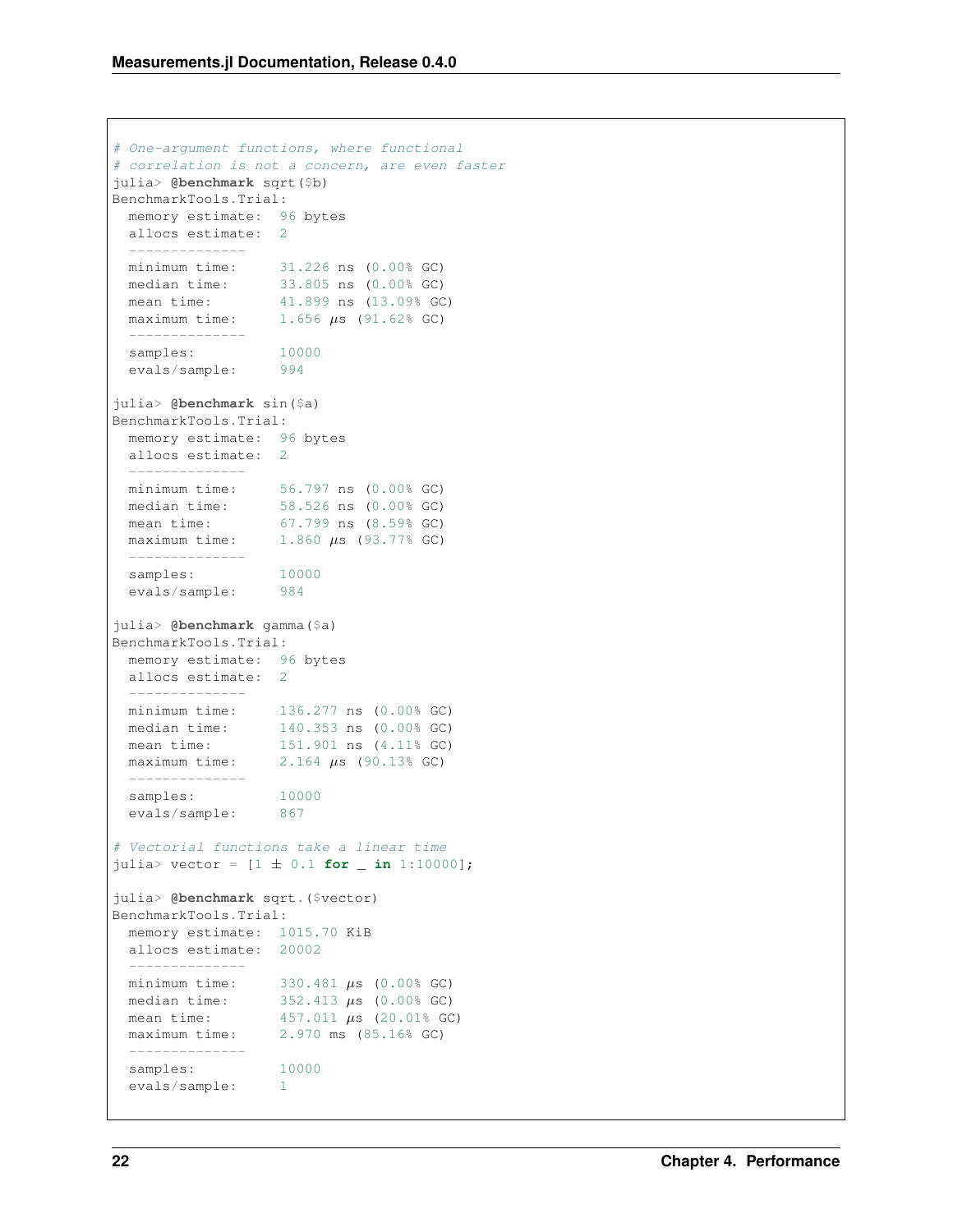```
julia> @benchmark sin.($vector)
BenchmarkTools.Trial:
 memory estimate: 1015.70 KiB
 allocs estimate: 20002
  --------------
  minimum time: 535.720 \mu s (0.00% GC)
  median time: 556.428 \mu s (0.00% GC)
  mean time: 669.928 \mu s (14.53% GC)
 maximum time: 3.263 ms (80.73% GC)
 --------------
 samples: 7440<br>evals/sample: 1
 evals/sample: 1
julia> @benchmark gamma.($vector)
BenchmarkTools.Trial:
 memory estimate: 1015.70 KiB
 allocs estimate: 20002
 --------------
 minimum time: 1.097 ms (0.00% GC)<br>median time: 1.145 ms (0.00% GC)
                 1.145 ms (0.00% GC)
 mean time: 1.270 ms (8.19% GC)
 maximum time: 4.137 ms (67.33% GC)
 --------------
 samples: 3928
 evals/sample: 1
julia> @benchmark cos.($vector) .^ 2 .+ sin.($vector) .^ 2
BenchmarkTools.Trial:
 memory estimate: 4.50 MiB
 allocs estimate: 100002
  --------------
  minimum time: 2.484 ms (0.00% GC)
  median time: 2.641 ms (0.00% GC)
  mean time: 3.272 ms (19.46% GC)
 maximum time: 7.793 ms (55.38% GC)
  --------------
 samples: 1526
 evals/sample: 1
```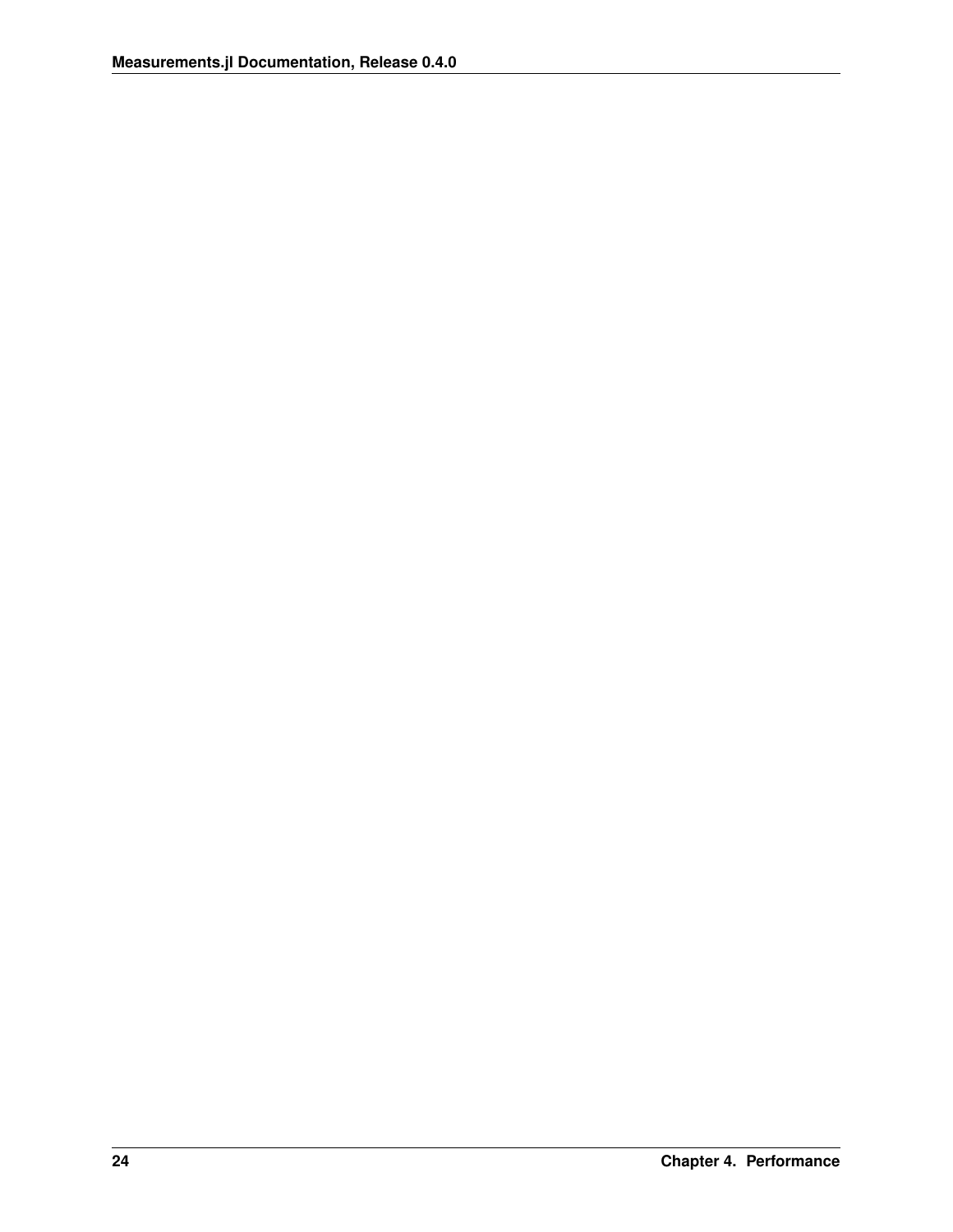## Development

<span id="page-28-0"></span>The package is developed at [https://github.com/giordano/Measurements.jl.](https://github.com/giordano/Measurements.jl) There you can submit bug reports, make suggestions, and propose pull requests.

## <span id="page-28-1"></span>**How Can I Help?**

Have a look at the *[TODO](#page-28-2)* list below and the bug list at [https://github.com/giordano/Measurements.jl/issues,](https://github.com/giordano/Measurements.jl/issues) pick-up a task, write great code to accomplish it and send a pull request. In addition, you can instruct more mathematical functions to accept Measurement type arguments. Please, read the technical appendix in order to understand the design of this package. Bug reports and wishlists are welcome as well.

## <span id="page-28-2"></span>**TODO**

- Add pretty printing: optionally print only the relevant significant digits [\(issue #5\)](https://github.com/giordano/Measurements.jl/issues/5)
- Other suggestions welcome : -)

## <span id="page-28-3"></span>**History**

The ChangeLog of the package is available in [NEWS.md](https://github.com/giordano/Measurements.jl/blob/master/NEWS.md) file in top directory. There have been some breaking changes from time to time, beware of them when upgrading the package.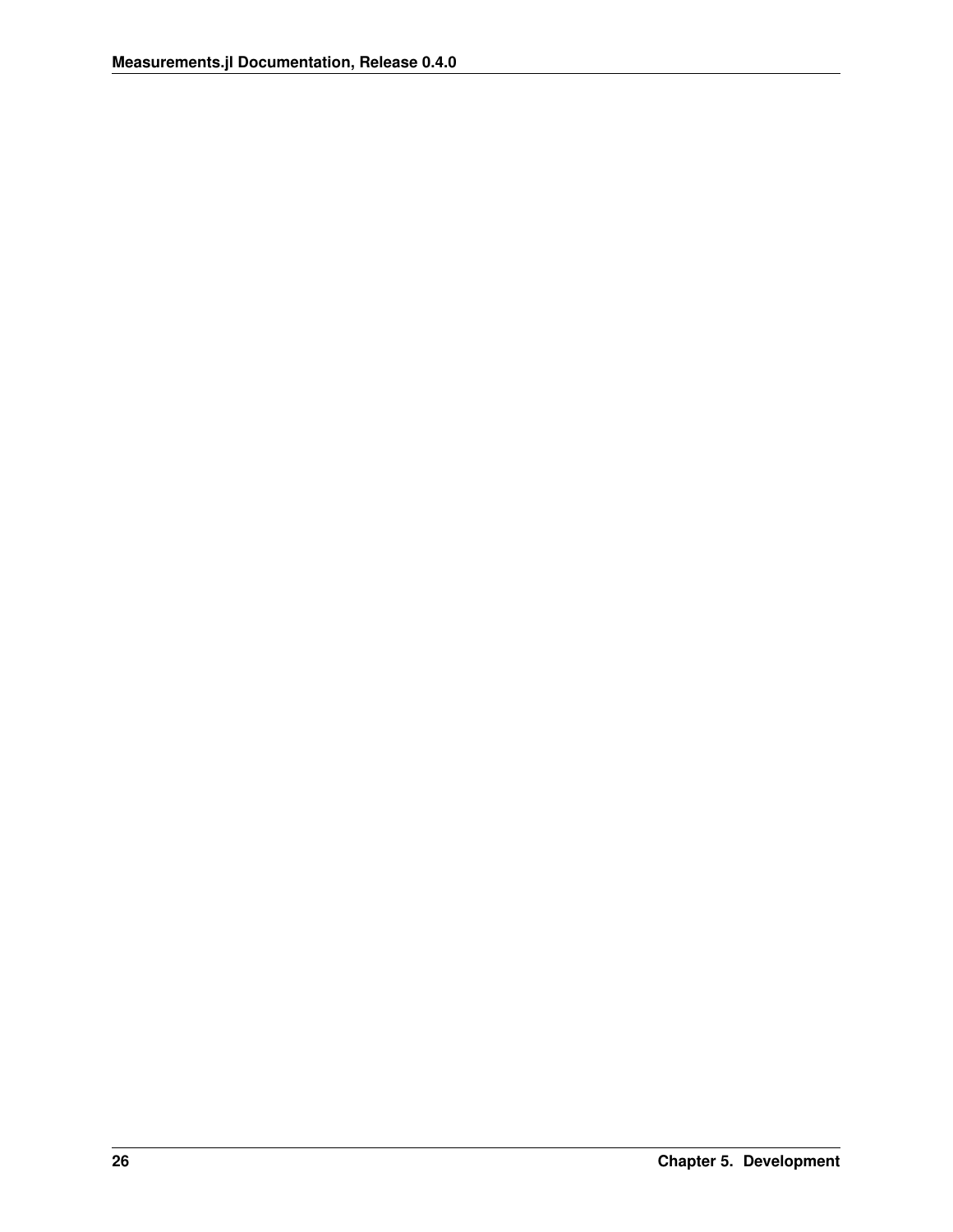## Appendix: Technical Details

<span id="page-30-0"></span>This technical appendix explains the design of Measurements. jl package, how it propagates the uncertainties when performing calculations, and how you can contribute by providing new methods for mathematical operations.

#### <span id="page-30-1"></span>**The Measurement Type**

Measurement is a [composite](http://docs.julialang.org/en/stable/manual/types/#composite-types) [parametric](http://docs.julialang.org/en/stable/manual/types/#man-parametric-types) type, whose parameter is the AbstractFloat subtype of the nominal value and the uncertainty of the measurement. Measurement type itself is subtype of AbstractFloat, thus Measurement objects can be used in any function taking AbstractFloat arguments without redefining it, and calculation of uncertainty will be exact.

In detail, this is the definition of the type:

```
immutable Measurement{T<:AbstractFloat} <: AbstractFloat
   val::T
    err::T
    tag::Float64
    der::Derivatives{T}
end
```
The fields represent:

- val: the nominal value of the measurement
- err: the uncertainty, assumed to be standard deviation
- tag: a unique identifier, it is used to identify a specific measurement in the list of derivatives. This is automatically created with rand. The result of mathematical operation will have this field set to NaN because it is not relevant for non independent measurements.
- der: the list of derivates with respect to the independent variables from which the expression comes. Derivatives is a lightweight dictionary type. The keys are the tuples (val, err, tag) of all independent variables from which the object has been derived, while the corresponding value is the partial derivative of the object with respect to that independent variable.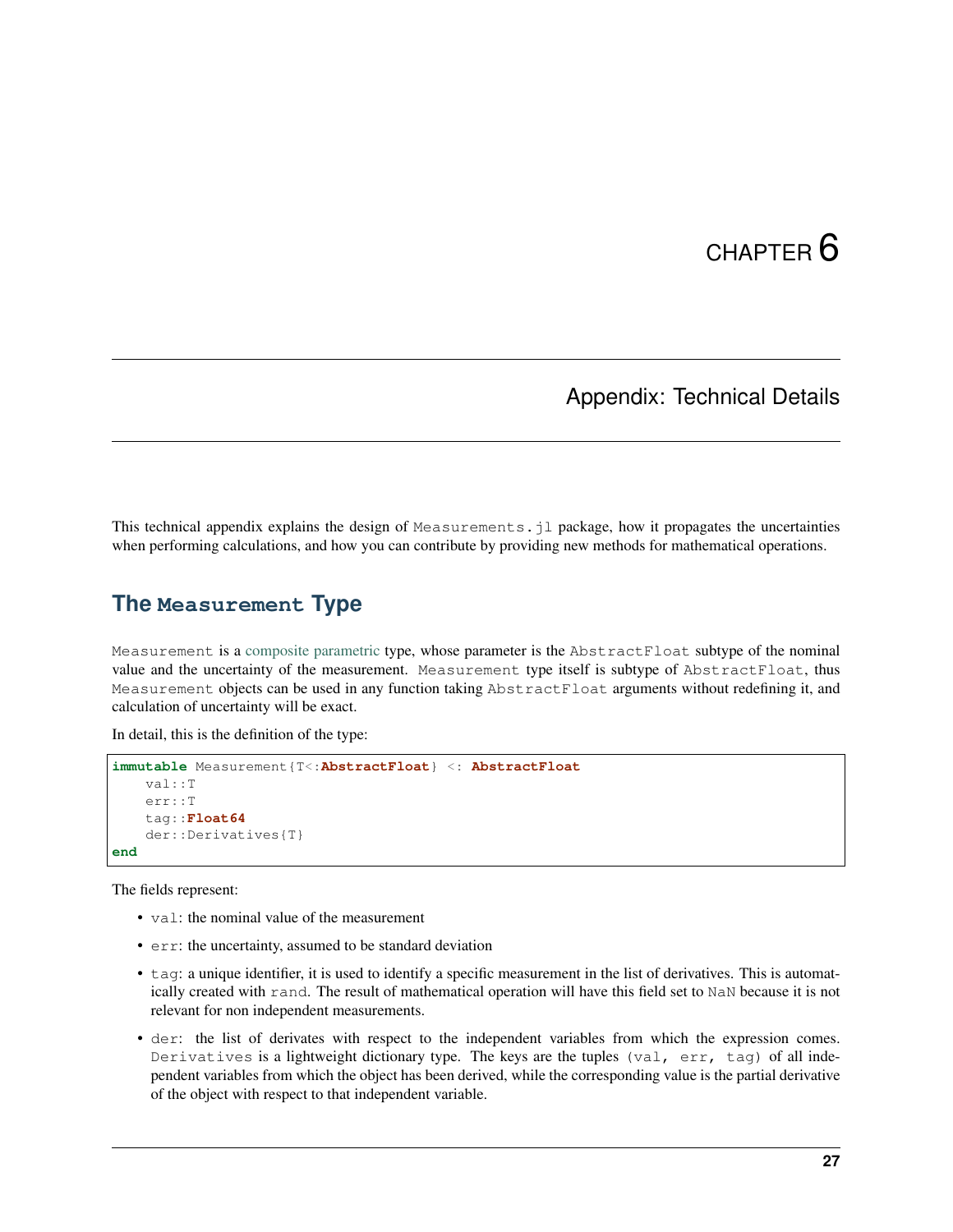As already explained in the "Usage" section, every time you use one of the constructors

measurement(value, uncertainty) value ± uncertainty

you define a *new independent* measurement. This happens because these contructors generate a new random and (hopefully) unique tag field, that is used to distinguish between really equal objects and measurements that only by chance share the same nominal value and uncertainty. For these reasons,

```
julia> x = 24.3 ± 2.7
24.3 \pm 2.7julia> y = 24.3 ± 2.7
24.3 + 2.7
```
will produce two independent measurements and they will be treated as such when performing mathematical operations. In particular, you can also notice that they are not [egal](http://docs.julialang.org/en/stable/stdlib/base/#Base.is)

julia> x === y **false**

If you instead intend to make  $\gamma$  really the same thing as  $\chi$  you have to use assignment:

```
julia> x = y = 24.3 \pm 2.724.3 ± 2.7
julia> x === y
true
```
Thanks to how the Julia language is designed, support for complex measurements, arbitrary precision calculations and array operations came with practically no effort during the development of the package. As [explained](https://github.com/giordano/Measurements.jl/issues/1#issuecomment-220727553) by Steven G. Johnson, since in Julia a lot of nonlinear functions are internally implemented in terms of elementary operations on the real and imaginary parts it was natural to make the type subtype of Real in order to easily work with complex measurements. In particular, it was then chosen to select the AbstractFloat type because some functions of complex arguments (like sqrt and log) take Complex{AbstractFloat} arguments instead of generic Complex{Real}, and any operation on a Measurement  $\{R\}$  object, with R subtype of Real different from AbstractFloat, would turn it into Measurement{F}, with F subtype of AbstractFloat, anyway.

## <span id="page-31-0"></span>**Correlation**

One must carefully take care of [correlation](https://en.wikipedia.org/wiki/Correlation_and_dependence) between two measurements when propagating the uncertainty for an operation. Actually, the term "correlation" may refer to different kind of dependences between two or more quantities, what we mean by this term in Measurements.  $jl$  is explained in the "Usage" section of this manual.

Dealing with functional correlation between Measurement objects, when using functions with [arity](https://en.wikipedia.org/wiki/Arity) larger than one, is an important feature of this package. This is accomplished by keeping inside each Measurement object the list of its derivatives with respect to the independent variables from which the quantity comes. This role is played by the der field. This dictionary is useful in order to trace the contribution of each measurement and propagate the uncertainty in the case of functions with more than one argument.

The use of the list of derivatives has been inspired by Python package [uncertainties,](https://pythonhosted.org/uncertainties/) but the rest of the implementation of Measurements.jl is completely independent from that of uncertainties package, even though it may happen to be similar.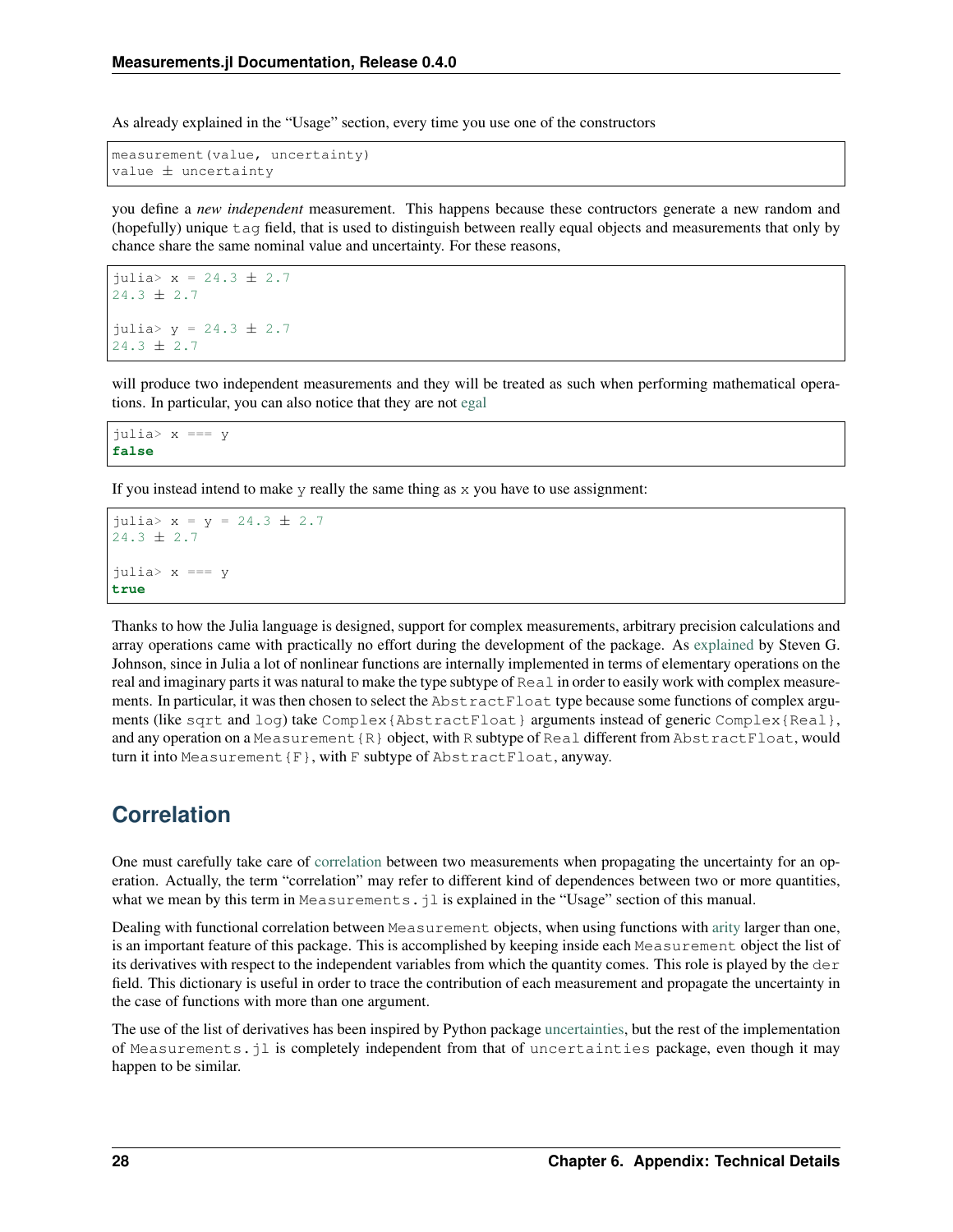## <span id="page-32-0"></span>**Uncertainty Propagation**

For a function  $G(a, b, c, \dots)$  of real arguments with uncertainties  $a = \overline{a} \pm \sigma_a$ ,  $b = \overline{b} \pm \sigma_b$ , and  $c = \overline{c} \pm \sigma_c$ , ..., the [linear error propagation theory](https://en.wikipedia.org/wiki/Propagation_of_uncertainty) prescribes that uncertainty is propagated as follows:

$$
\sigma_G^2 = \left(\frac{\partial G}{\partial a}\Big|_{a=\bar{a}}\sigma_a\right)^2 + \left(\frac{\partial G}{\partial b}\Big|_{b=\bar{b}}\sigma_b\right)^2 + \left(\frac{\partial G}{\partial c}\Big|_{c=\bar{c}}\sigma_c\right)^2 + \cdots
$$

$$
+ 2\left(\frac{\partial G}{\partial a}\right)_{a=\bar{a}}\left(\frac{\partial G}{\partial b}\right)_{b=\bar{b}}\sigma_{ab} + 2\left(\frac{\partial G}{\partial a}\right)_{a=\bar{a}}\left(\frac{\partial G}{\partial c}\right)_{c=\bar{c}}\sigma_{ac}
$$

$$
+ 2\left(\frac{\partial G}{\partial b}\right)_{b=\bar{b}}\left(\frac{\partial G}{\partial c}\right)_{c=\bar{c}}\sigma_{bc} + \dots
$$

where the  $\sigma_{ab}$  factors are the [covariances](https://en.wikipedia.org/wiki/Covariance) defined as

$$
\sigma_{ab} = \mathbf{E}[(a - \mathbf{E}[a])(b - \mathbf{E}[b])]
$$

 $E[a]$  is the [expected value,](https://en.wikipedia.org/wiki/Expected_value) or mean, of a. If uncertainties of the quantities a, b, c, ..., are independent and normally distributed, the covariances are null and the above formula for uncertainty propagation simplifies to

$$
\sigma_G^2 = \left(\left.\frac{\partial G}{\partial a}\right|_{a=\bar{a}}\sigma_a\right)^2 + \left(\left.\frac{\partial G}{\partial b}\right|_{b=\bar{b}}\sigma_b\right)^2 + \left(\left.\frac{\partial G}{\partial c}\right|_{c=\bar{c}}\sigma_c\right)^2 + \cdots
$$

In general, calculating the covariances is not an easy task. The trick adopted in Measurements. jl in order to deal with simple functional correlation is to propagate the uncertainty always using really independent variables. Thus, dealing with functional correlation boils down to finding the set of all the independent measurements on which an expression depends. If this set is made up of  $\{x, y, z, \dots\}$ , it is possible to calculate the uncertainty of  $G(a, b, c, \dots)$ with

$$
\sigma_G^2 = \left(\left.\frac{\partial G}{\partial x}\right|_{x=\bar{x}}\sigma_x\right)^2 + \left(\left.\frac{\partial G}{\partial y}\right|_{y=\bar{y}}\sigma_y\right)^2 + \left(\left.\frac{\partial G}{\partial z}\right|_{z=\bar{z}}\sigma_z\right)^2 + \cdots
$$

where all covariances due to functional correlation are null. This explains the purpose of keeping the list of derivatives with respect to independent variables in Measurement objects: by looking at the der fields of  $a, b, c, ...$ , it is possible to determine the set of independent variables. If other types of correlation (not functional) between  $x, y, z$ , ..., are present, they should be treated by calculating the covariances as shown above.

For a function of only one argument,  $G = G(a)$ , there is no problem of correlation and the uncertainty propagation formula in the linear approximation simply reads

$$
\sigma_G = \left| \frac{\partial G}{\partial a} \right|_{a = \bar{a}} \sigma_a
$$

even if  $a$  is not an independent variable and comes from operations on really independent measurements.

For example, suppose you want to calculate the function  $G = G(a, b)$  of two arguments, and a and b are functionally correlated, because they come from some mathematical operations on really independent variables x,  $y$ , z, say  $a =$  $a(x, y)$ ,  $b = b(x, z)$ . By using the [chain rule,](https://en.wikipedia.org/wiki/Chain_rule) the uncertainty on  $G(a, b)$  is calculated as follows:

$$
\sigma_G^2 = \left( \left( \frac{\partial G}{\partial a} \frac{\partial a}{\partial x} + \frac{\partial G}{\partial b} \frac{\partial b}{\partial x} \right)_{x = \bar{x}} \sigma_x \right)^2 + \left( \left( \frac{\partial G}{\partial a} \frac{\partial a}{\partial y} \right)_{y = \bar{y}} \sigma_y \right)^2 + \left( \left( \frac{\partial G}{\partial b} \frac{\partial b}{\partial z} \right)_{z = \bar{z}} \sigma_z \right)^2
$$

What Measurements.jl really does is to calulate the derivatives like  $\partial a/\partial x$  and  $\partial G/\partial x = (\partial G/\partial a)(\partial a/\partial x) +$  $(\partial G/\partial b)(\partial b/\partial x)$ , and store them in the der field of a and G respectively in order to be able to perform further operations involving these quantities.

This method is also described in *[GIO16]*.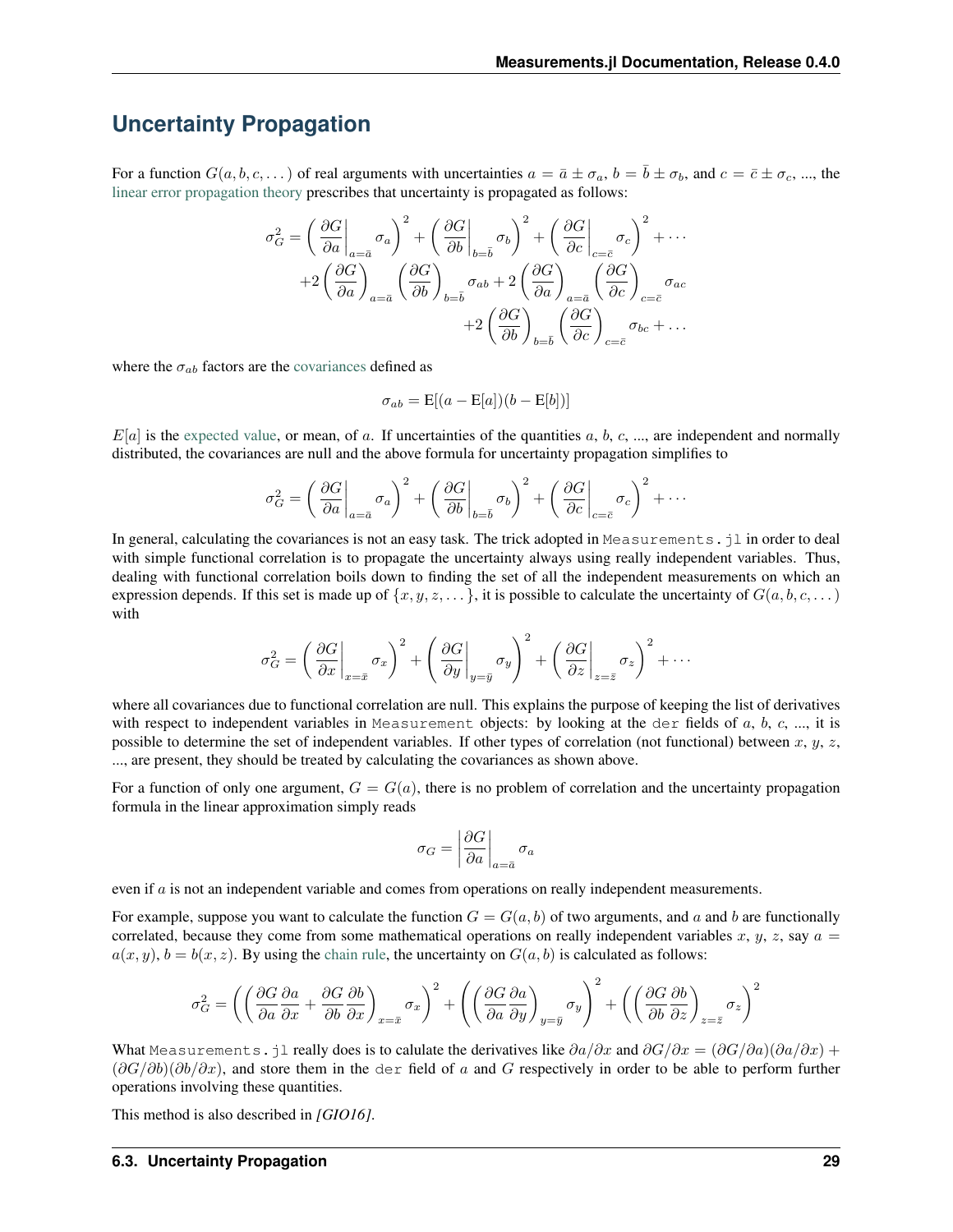## <span id="page-33-0"></span>**Defining Methods for Mathematical Operations**

Measurements.jl defines new methods for mathematical operations in order to make them accept Measurement arguments. The single most important thing to know about how to define new methods in the package is the Measurements.result. This function, not exported because it is intended to be used only within the package, takes care of propagating the uncertainty as described in the section above. It has two methods: one for functions with arity equal to one, and the other for any other case. This is its syntax:

result(val::**Real**, der::**Real**, a::Measurement)

for functions of one argument, and

```
result(val, der, a)
```
for functions of two or more arguments, in which der and a are the collections (tuples, arrays, etc...) of the same length. The arguments are:

- val: the nominal result of the operation  $G(a, \ldots);$
- der: the partial derivative  $\partial G/\partial a$  of a function  $G = G(a)$  with respect to the argument a for one-argument functions or the tuple of partial derivatives with respect to each argument in other cases;
- a: the argument(s) of  $G$ , in the same order as the corresponding derivatives in dex argument.

In the case of functions with arity larger than one,  $\text{der}$  and a tuples must have the same length.

For example, for a one-argument function like cos we have

 $cos(a::Measurement) = result(cos(a.val), -sin(a.val), a)$ 

Instead, the method for subtraction operation is defined as follows:

```
-(a::Measurement, b::Measurement) =
   result(a.val - b.val, (1, -1), (a, b))
```
Thus, in order to support Measurement argument(s) for a new mathematical operation you have to calculate the result of the operation, the partial derivatives of the functon with respect to all arguments and then pass this information to Measurements.result function.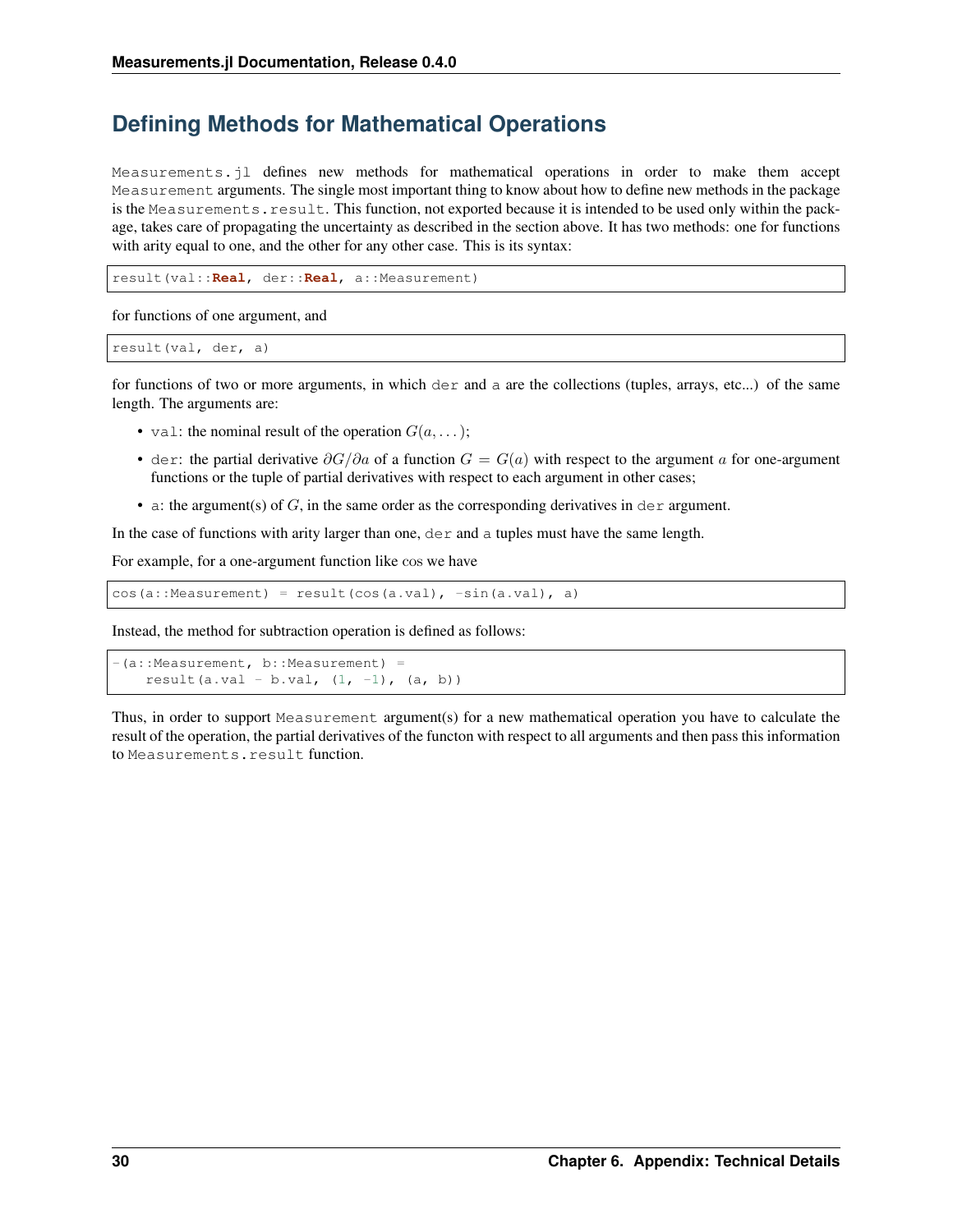## Bibliography

<span id="page-34-0"></span>[GIO16] M. Giordano, 2016, "Uncertainty propagation with functionally correlated quantities", [arXiv:1610.08716](http://arxiv.org/abs/1610.08716) (Bibcode: [2016arXiv161008716G\)](http://adsabs.harvard.edu/abs/2016arXiv161008716G)